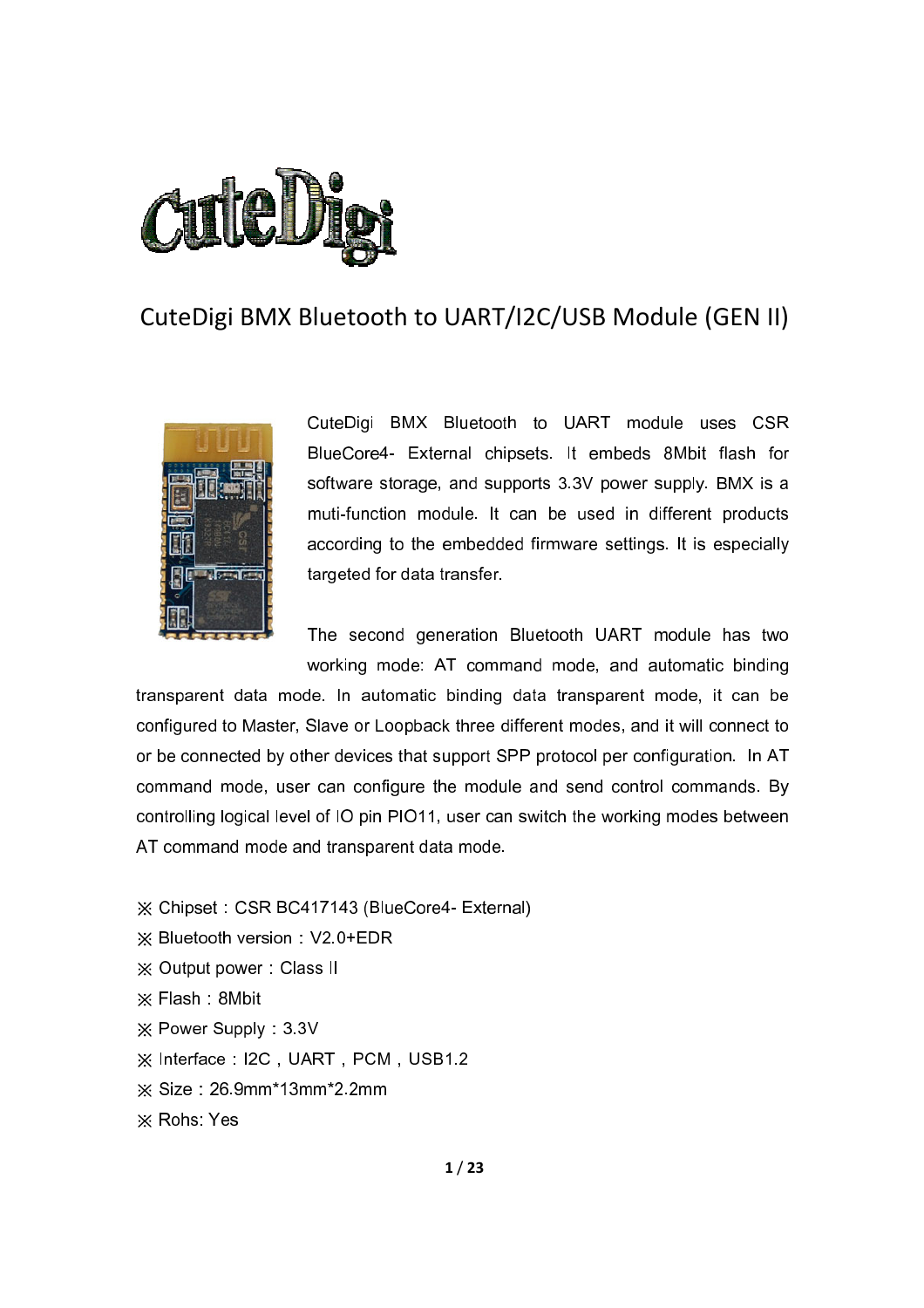

|                   | NO | <b>PIN NAME</b> | <b>NO</b> | PIN NAME           | NΟ | PIN NAME |
|-------------------|----|-----------------|-----------|--------------------|----|----------|
|                   |    | UART-TX         | 13        | <b>GND</b>         | 25 | PIO(2)   |
|                   | 2  | UART-RX         | 14        | <b>GND</b>         | 26 | PIO(3)   |
| $1$ mm            | 3  | UART-CTS        | 15        | USB <sub>D</sub> - | 27 | PIO(4)   |
| 5 <sub>m</sub>    | 4  | <b>UART-RTS</b> | 16        | SPI-CSB            | 28 | PIO(5)   |
|                   | 5  | <b>PCM-CLK</b>  | 17        | SPI-MOSI           | 29 | PIO(6)   |
|                   | 6  | PCM-OUT         | 18        | SPI-MISO           | 30 | PIO(7)   |
|                   |    | PCM-IN          | 19        | <b>SPI-CLK</b>     | 31 | PIO(8)   |
|                   | 8  | PCM-SYNC        | 20        | $USE D+$           | 32 | PIO(9)   |
|                   | 9  | AIO(0)          | 21        | <b>GND</b>         | 33 | PIO(10)  |
| 0.9 <sub>mm</sub> | 10 | AIO(1)          | 22        | GND                | 34 | PIO(11)  |
|                   | 11 | <b>RESET</b>    | 23        | PIO(0)             |    |          |
|                   | 12 | 3.3V            | 24        | PIO(1)             |    |          |

Other pins used by Bluetooth UART module:

- 1. PIO8 is used to control LED indicating the status. It will blink after power on. Different blink intervals are used to indicate different status.
- 2. PIO9 is used to control LED indicating paring. It will be steady on when paring is successful.
- 3. PIO11 is used to switch the working mode. High level-> AT command mode; Floating or low level-> normal transparent data mode.
- 4. The module has built-in power on reset circuitry.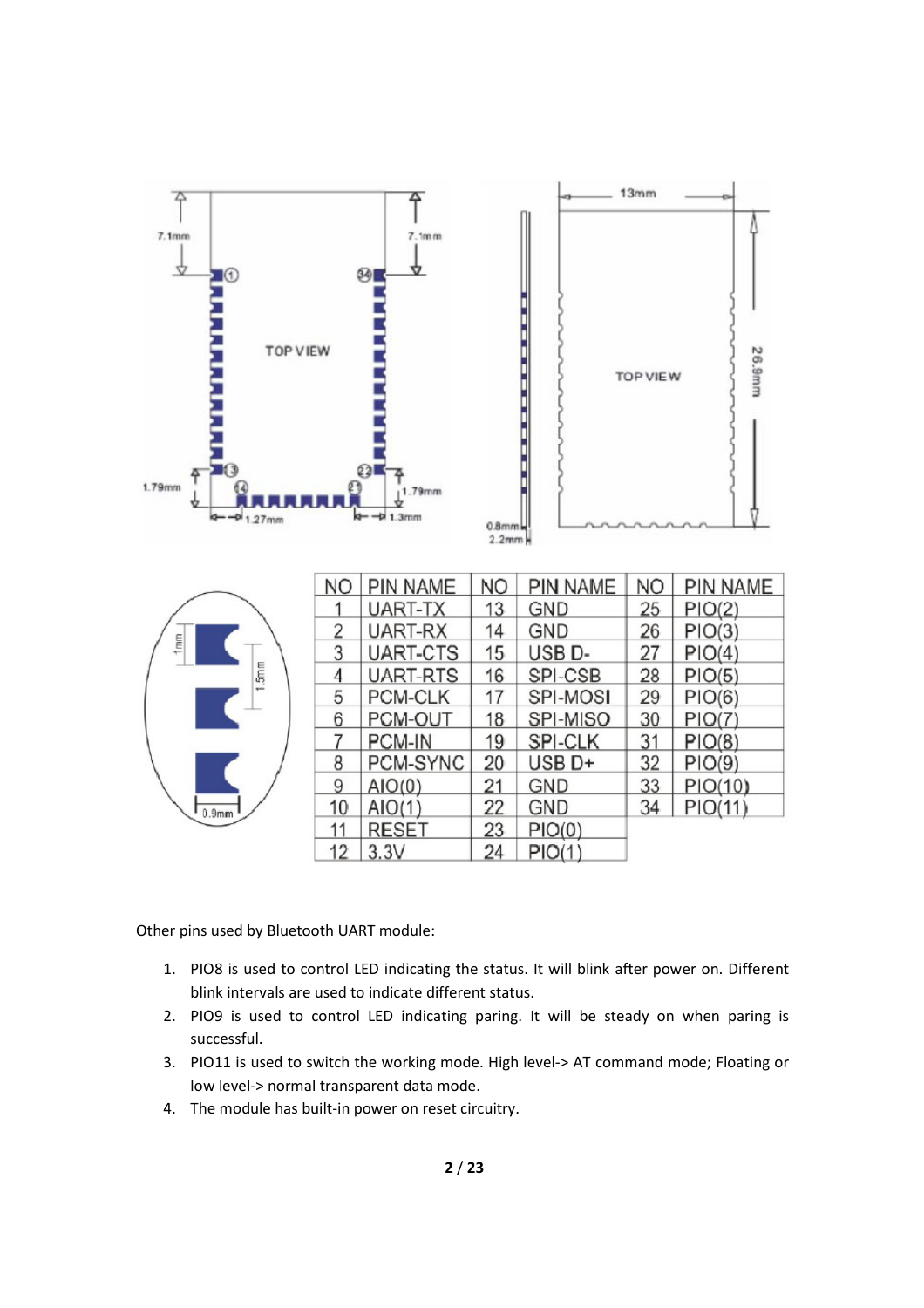# Steps to configure the module as master device:

- 1. PIO11 is set to high.
- 2. Power on, and the module will enter into AT command mode.
- 3. Use hyper terminal or other serial console, set baud rate 38400, data 8 bit, stop bit 1, no parity, no flow control.
- 4. Send "AT+ROLE=1\r\n", if successful, it will return "OK\r\n".
- 5. PIO is set to low, and power cycle, the module will be master device and automatically search for slave device and do binding.



UART communication circuit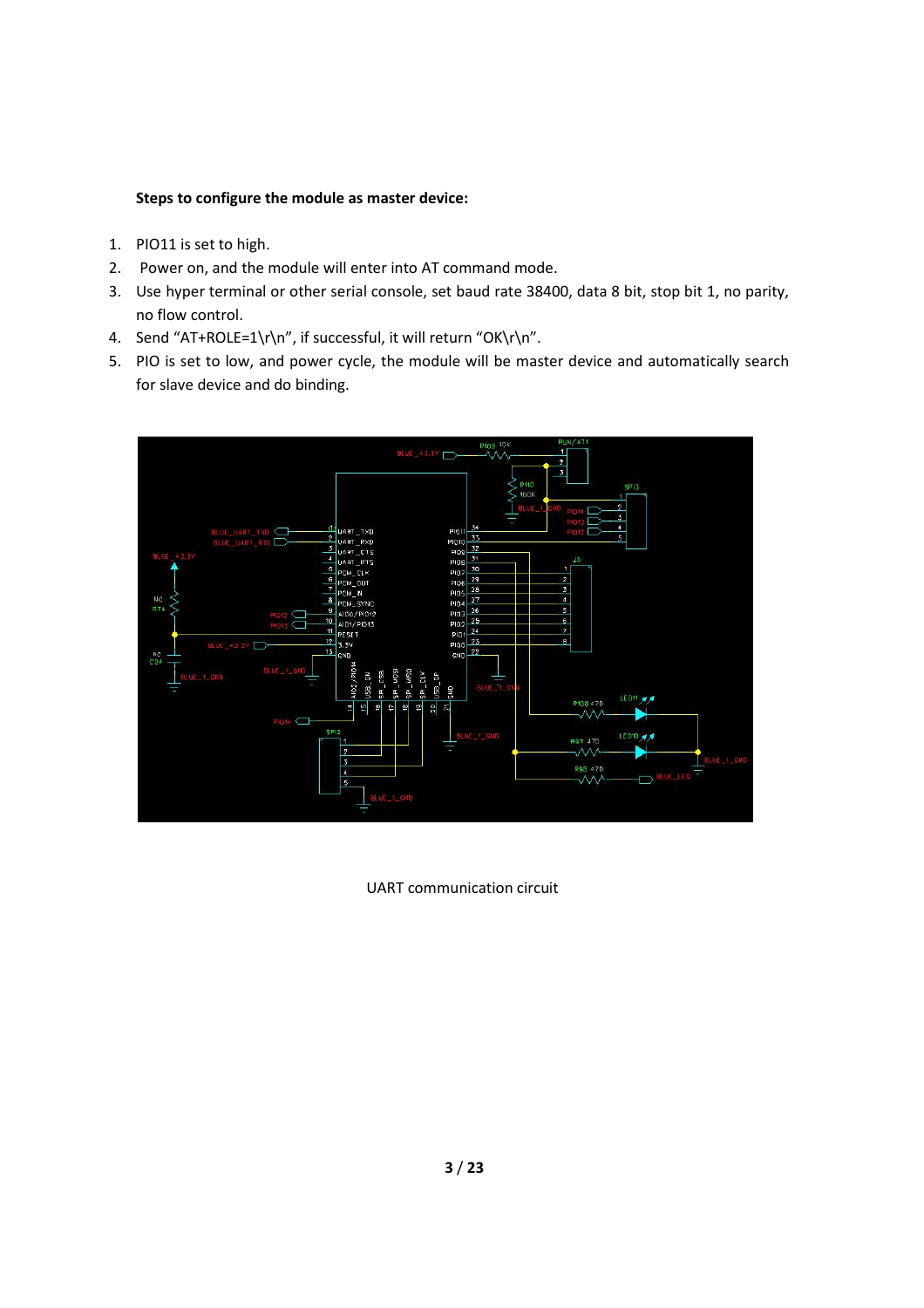# AT Commands

(AT commands can be upper or lower case, and also end with  $\lceil \cdot \rceil$ )

#### #1 : Test Comamnd

| Command | Return | Argument    |
|---------|--------|-------------|
| ΑT      | ОΚ     | <b>NONE</b> |

#2 : Reset

| $\sim$<br>Command | Return | Argument    |
|-------------------|--------|-------------|
| AT+RESET          | OK     | <b>NONE</b> |

Results: It works as power cycle.

#### #3: Poll the software version

| Command     | Return                                                            | Argument                |
|-------------|-------------------------------------------------------------------|-------------------------|
| AT+VERSION? | +VERSION: <param< td=""><td>Param: software version</td></param<> | Param: software version |
|             | ок                                                                |                         |

Example:

at+version?\r\n +VERSION:1.0-20090818 **OK** 

#### #4: Restore the default setting

| Command      | Return | Argument    |
|--------------|--------|-------------|
| T+ORGL<br>Αl | OK     | <b>NONE</b> |

Restore the default setting:

- 1. Device class: 0
- 2. Inquiry code: 0x009e8b33
- 3. Device mode: Slave mode
- 4. Binding mode: SPP
- 5. Serial port: 38400 bits/s; 1 stop bit, no parity
- 6. Pairing code: "1234"
- 7. Device name: "HHW-SPP-1800-2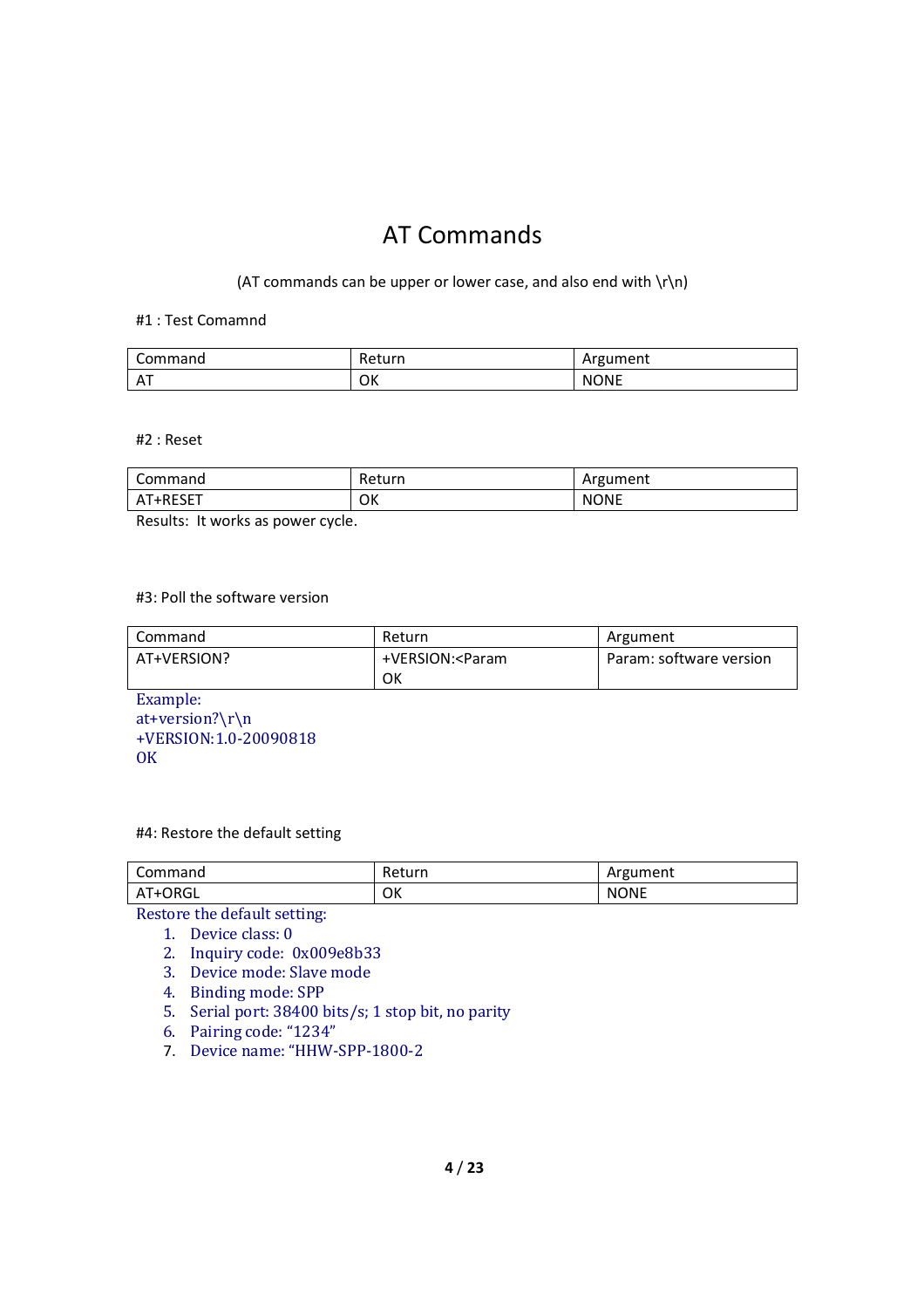#### #5: Poll the address of the Bluetooth device

| Command  | Return          | Argument                  |
|----------|-----------------|---------------------------|
| AT+ADDR? | +ADDR: <param/> | Param: the address of the |
|          | OK              | Bluetooth device          |

Representation of the address: NAP:UAP:LAP (HEX) Examples: The address of the Bluetooth device is: 12:34:56:ab:cd:ef

At+addr?\r\n +ADDR:1234:56:abcdef **OK** 

#6: Set and poll device name

| l Command                | Return             | Argument                |
|--------------------------|--------------------|-------------------------|
| AT+NAME= <para1></para1> | OK                 | Param: device name      |
| AT+NAME?                 | 1: +NAME: <param/> | Default: "HHW-SPP-1800- |
|                          | OK --- successful  | 2''                     |
|                          | 2: FAIL --- fail   |                         |

Example:

AT+NAME=HHW-SPP-1800-2\r\n ————— Set Device name as HHW-SPP-1800-2

**OK** 

AT + NAME="HHW-SPP-1800-2"\r\n ————— Set Device name as HHW-SPP-1800-2

OK

at+name?\r\n

+NAME: Beijin

**OK**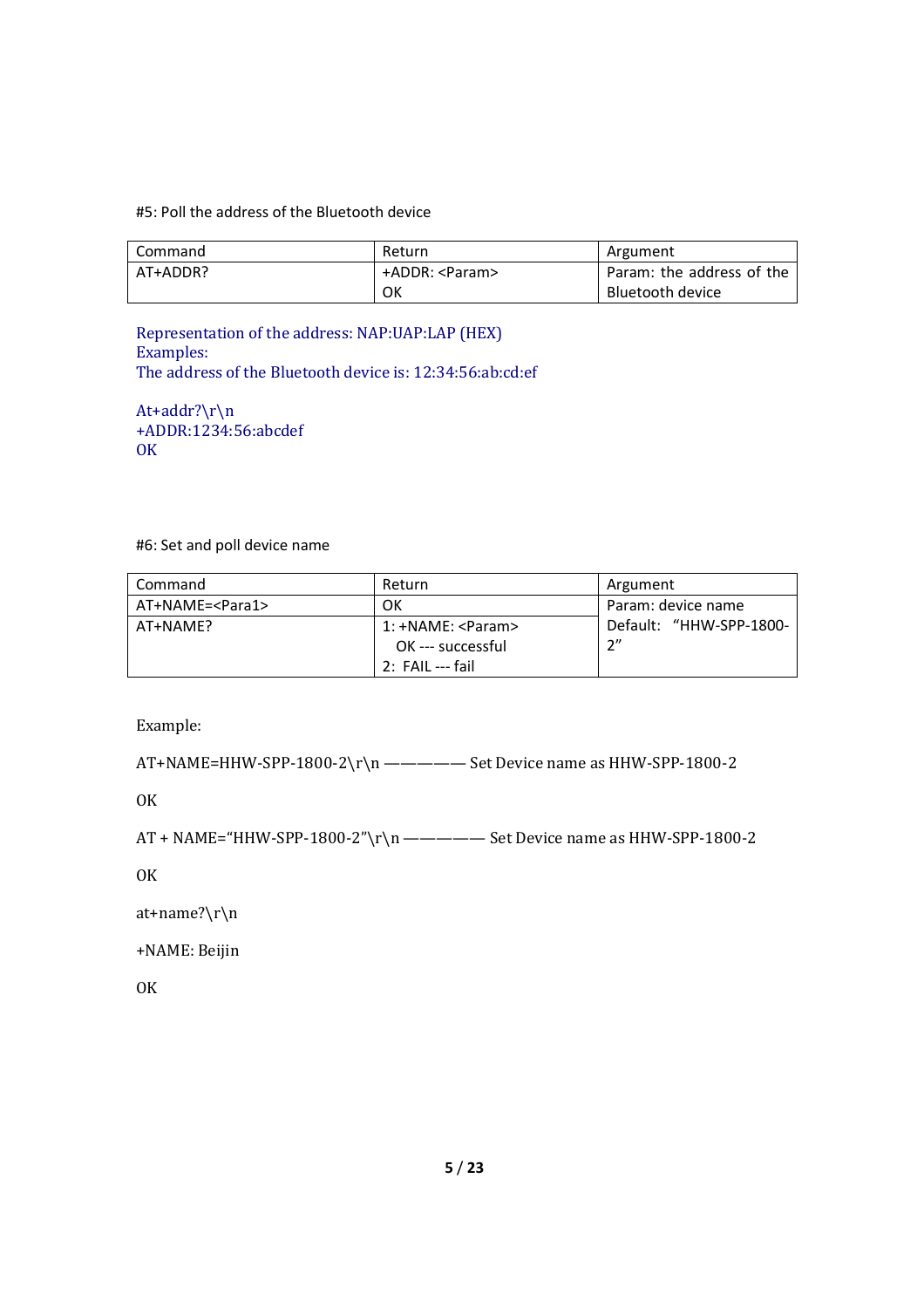#### #7: Poll remote device name

| Command                                                      | Return                 | Argument                      |  |
|--------------------------------------------------------------|------------------------|-------------------------------|--|
| AT+RNAME? <param1></param1>                                  | $1:+RNAME: <$ Param2 > | Param1: remote device address |  |
|                                                              | OK --- successful      | Param2: remote device name    |  |
|                                                              | 2: FAIL --- fail       |                               |  |
| Depressprinting of the address. $MAD.HAD. I AD. I H D (HEV)$ |                        |                               |  |

Representation of the address: NAP:UAP:LAP (HEX) Examples: The address of the remote Bluetooth device is: 00:02:72:od:22:24, the device name is: Bluetooth

t+rname? 0002,72,0d2224\r\n +RNAMELBluetooth **OK** 

#8: Set/Poll device role

| Command           | Return             | Argument         |
|-------------------|--------------------|------------------|
| AT+ROLE= <param/> | OК                 | Param:           |
|                   |                    | $0$ – slave      |
|                   |                    | $1 - Master$     |
|                   |                    | $2 - Slave-loop$ |
|                   |                    | Default: 0       |
| AT+ROLE?          | $+ROLE: <$ Param > |                  |
|                   | ок                 |                  |

Explanation of device roles:

Slave – be connected by other device

Slave-loop – be connected by other device, receive and send back whatever received Master – Actively poll the nearby device and initialize binding to other devices.

#9: Set and poll device type

| Command            | Return                                | Argument                                                                                                                                                                              |
|--------------------|---------------------------------------|---------------------------------------------------------------------------------------------------------------------------------------------------------------------------------------|
| AT+CLASS= <param/> | OK                                    | Param: device type                                                                                                                                                                    |
| AT+CLASS?          | 1. +CLASS: <param/><br>OK.<br>2. FAIL | type is a 32-bit<br>Device<br>parameter. It is used to indicate<br>the device class and the service<br>it supports<br>Default: 0<br>The actual meaning is explained<br>in appendix 1. |

In order the effectively filter the nearby device and quickly locate the users self defined device, user can set the device to be nonstandard device, such as 0x1f1f (hex)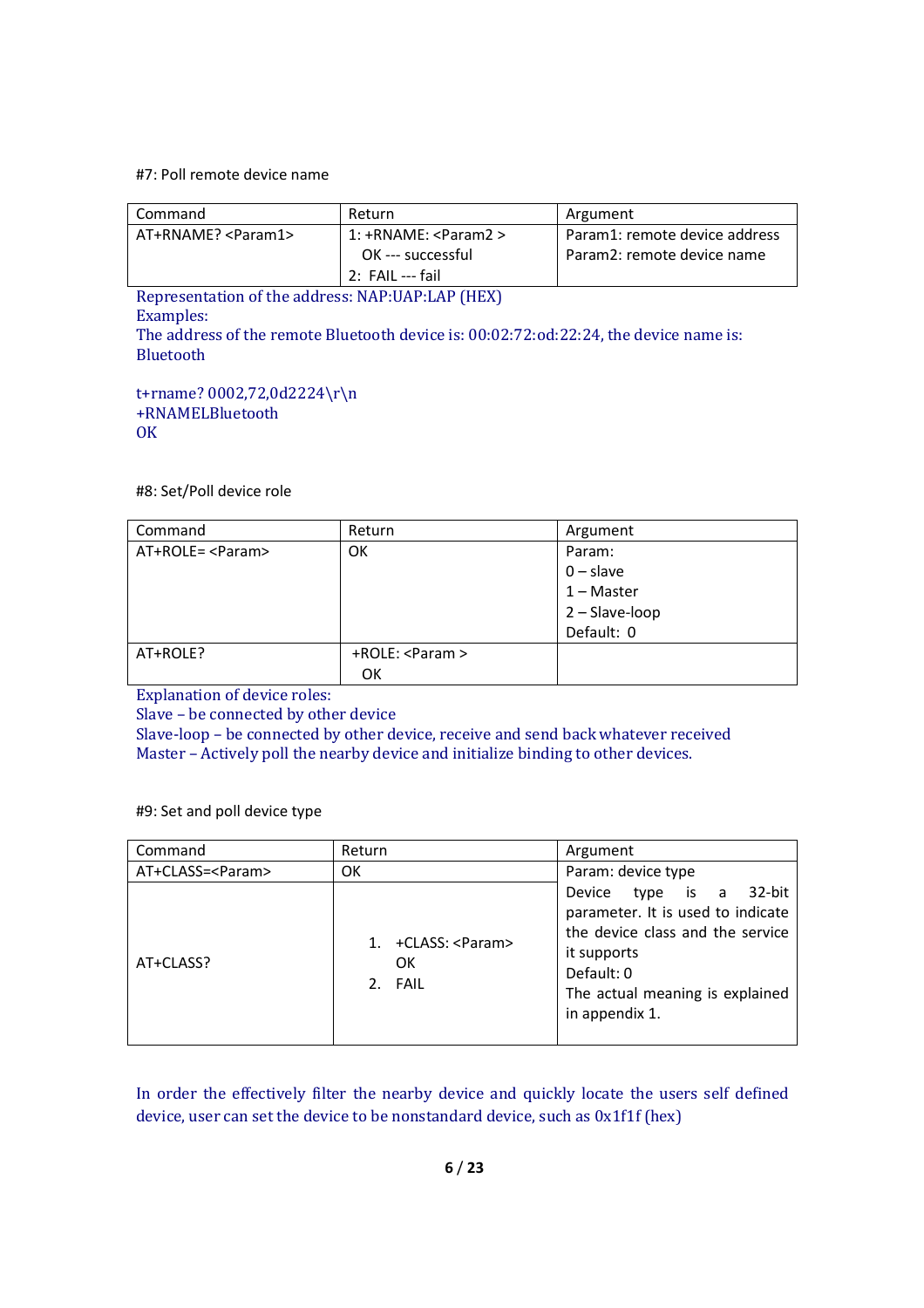#### #10: Set/Poll Inquire Access Code

| Command          | Return              | Argument                          |
|------------------|---------------------|-----------------------------------|
| AT+IAC= <param/> | 1:OK                | Param: Inquire Access Code        |
|                  | 2:FAIL              | Default: 938b33                   |
| AT+IAC?          | $+$ IAC: $<$ Param> |                                   |
|                  | OK                  | Detailed explanation can be found |
|                  |                     | the appendix.                     |

If the inquire access code is set to GIAC(General Inquire Access Code: 0x9e8b33), it can be used to discover or be discovered by all nearby devices. If user wants the device to be able to be found quickly, user can set the Inquire Access Code to be code not as GIAC and LIAC, such as 0x928b3f.

Example:  $AT+IAC=928b3f\$ OK  $AT+IAC? \r\n\$ + IAC: 928b3f **OK** 

#11: Set and poll Inquiry mode

| Command                                        | Return                                                                          | Argument                                                                                                                                 |
|------------------------------------------------|---------------------------------------------------------------------------------|------------------------------------------------------------------------------------------------------------------------------------------|
| AT+INQM= <param1>, <param2>,</param2></param1> | <b>OK</b><br>1.                                                                 | Param1: Inquiry Mode                                                                                                                     |
| <param3></param3>                              | 2. FAIL                                                                         | $0$ — inquirey<br>mode                                                                                                                   |
| AT+INQM?                                       | +INQM: <param1>,<br/><param2>,<param3><br/><b>OK</b></param3></param2></param1> | standard<br>1-inquiry mode rssi<br>Param2:<br>response<br>max<br>number<br>Param3: time out, 1-48<br>$(1.28s-61.44s)$<br>Default: 1,1,48 |

 $AT+INQM=1,9,48\r\n\$  -- Set inquiry mode: with RSSI, max device response number 9 then stop inquiry, max time out 48X1.28=61.44s OK AT+INQM?\r\n +INQM:1,9,48 **OK**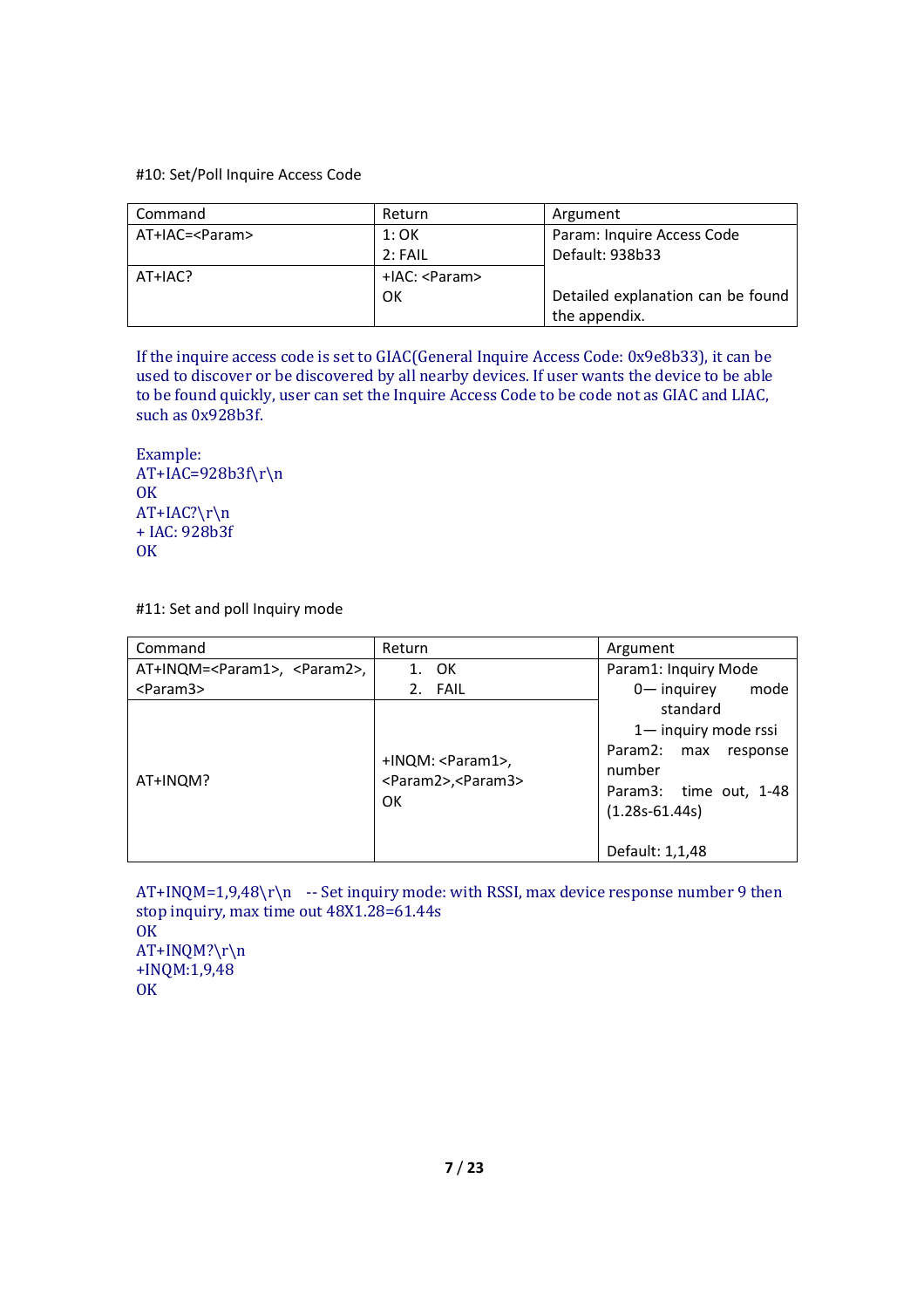### #12: Set and poll paring password

| Command           | Return          | Argument               |
|-------------------|-----------------|------------------------|
| AT+PSWD= <param/> | ок              | Param: paring password |
|                   | +PSWD: <param/> |                        |
| AT+PSWD?          | ок              | Default: "1234"        |

# #14: Set and poll serial port parameters

| Command                                       | Return                                                                | Argument                                                           |
|-----------------------------------------------|-----------------------------------------------------------------------|--------------------------------------------------------------------|
| AT+UART= <param1>,<param2>,</param2></param1> | OK                                                                    | Param1: baud rate (bits/s)                                         |
| <param3></param3>                             |                                                                       | 4800<br>9600<br>19200                                              |
|                                               | +UART: <param1>,<param2>,&lt;<br/>Param3&gt;<br/>OK</param2></param1> | 38400<br>57600<br>115200<br>230400                                 |
| AT+UART?                                      |                                                                       | 460800<br>912600<br>1382400<br>Param2: stop bit<br>1 bit<br>0-     |
|                                               |                                                                       | $1 - 2 bits$<br>Param3: parity bit<br>0- None<br>1- Odd<br>2- Even |
|                                               |                                                                       | Default: 9600,0,0                                                  |

Example: Set serial port parameters to 115200, 2 bits stop bit, and even parity

AT+UART=115200, 1,2 \r\n

**OK** 

AT+UART?

+UART:115200,1,2

**OK**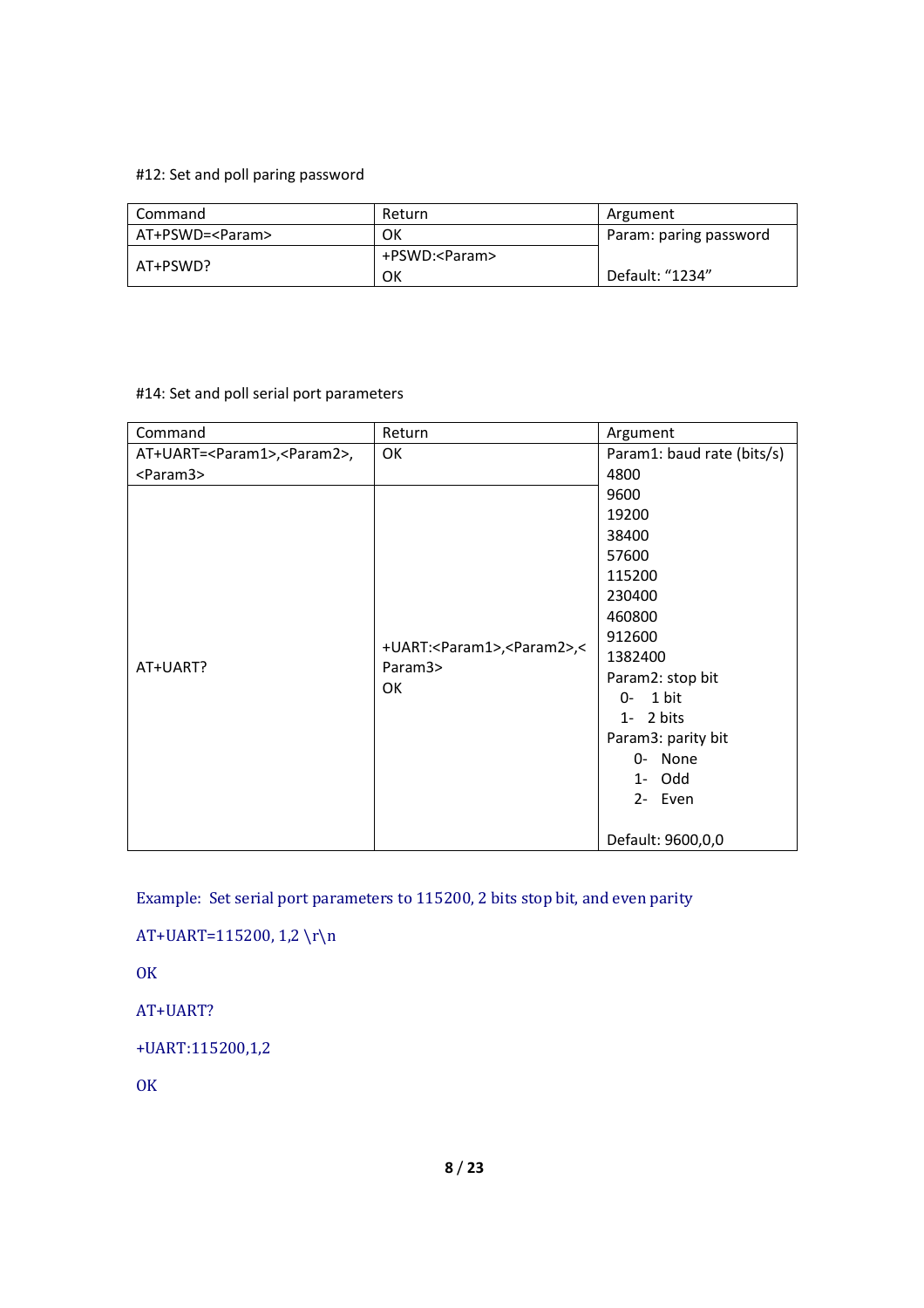#### #14: Set and poll connection mode

| Command            | Return                  | Argument                                                                                                  |
|--------------------|-------------------------|-----------------------------------------------------------------------------------------------------------|
| AT+CMODE= <param/> | ОΚ                      | Param:                                                                                                    |
| AT+CMODE?          | +CMODE:: <param/><br>OK | $0$ – specific address mode<br>(the address is specified in<br>binding command)<br>2- No specific address |
|                    |                         | Default: 0                                                                                                |

### #15: Set and poll binding device address

| Command                  | Return          | Argument                  |
|--------------------------|-----------------|---------------------------|
| AT+BIND= <para1></para1> | OΚ              | Param - Binding Bluetooth |
|                          |                 | device address            |
| AT+BIND?                 | +BIND: <param/> |                           |
|                          | ОК              | Default address:          |
|                          |                 | 00:00:00:00:00:00         |

### The address can be represented as NAP:UAP:LAP (hex) The binding command is only valid in specific address mode.

```
Example: 
AT+BIND=1234,56,abcdef\r\n\OK
AT+BIND? \r\n\+BIND:1234:56:abcdef 
OK
```
#16: Set/Poll the polarity of LED indicator driver

| Command                                        | Return | Argument                                                                                                         |
|------------------------------------------------|--------|------------------------------------------------------------------------------------------------------------------|
| AT+POLAR= <param1>, <param2></param2></param1> | 0K     | Param1:                                                                                                          |
| AT+DEFAULT                                     |        | $0$ – PI08 outputs low level to turn<br>on LED<br>1- PI08 outputs high level to turn<br>on LED                   |
|                                                |        | Param <sub>2:</sub><br>0-PI09 outputs low level to turn on<br>LED<br>1-PI09 outputs high level to turn on<br>LED |
|                                                |        | Default: 1,1                                                                                                     |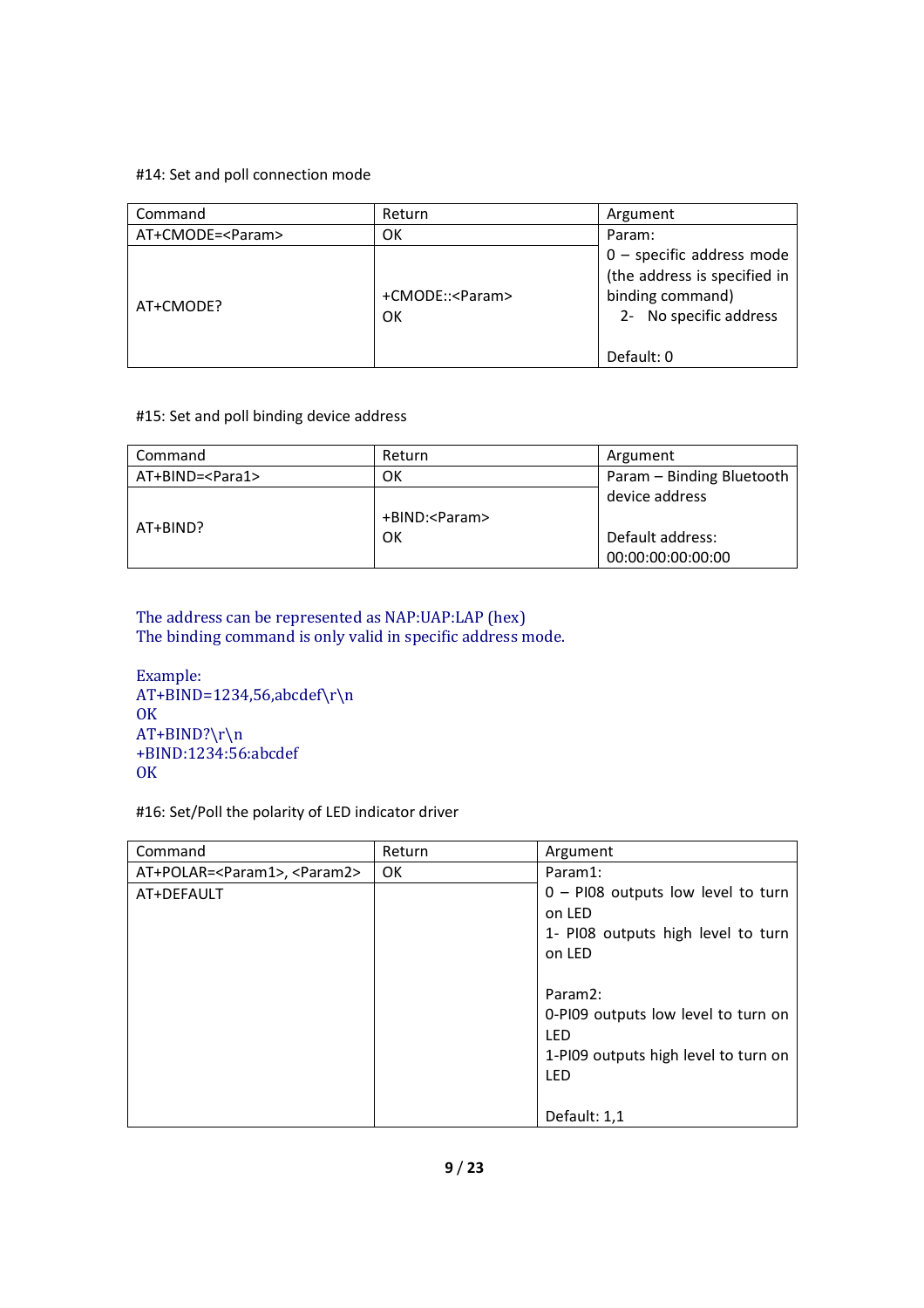PI08 drives the working status, and PI09 drives the link status.

```
Example: 
PI08 outputs low level to turn on LED, and PI09 outputs high level to turn on LED. 
AT+POLAR=0,1 \r\n\OK
AT+POLAR?\r\n 
+POLAR:0,1 
OK
```
#17: Set single PIO output

| Command                                     | Return | Argument                |
|---------------------------------------------|--------|-------------------------|
| AT+PIO= <param1>,<param2></param2></param1> | ок     | Param1: PIO port number |
|                                             |        | (decimal)               |
|                                             |        | Param2L PIO port output |
|                                             |        | 0- Low voltage          |
|                                             |        | 1- High voltage         |

The useable port is PIO2- PIO7 and PIO10.

Example:

- 1. PIO10 outputs high level  $AT+PIO=10,1\$ r\n **OK**
- 2. PIO10 outputs low level  $AT+PIO=10,0\$ r\n **OK**

#18: Set multiple port output

| Command           | Return | Argument               |
|-------------------|--------|------------------------|
| AT+MPIO= <param/> | ОΚ     | Param: PIO port number |
|                   |        | mask combination (hex) |

The useable port is PIO2- PIO7 and PIO10. PIO port mask = (1 << port number) PIO port mask combination = ( PIO port mask 1| PIO port mask 2 |PIO port mask 3 |…)

```
Example: 
PIO2 mask=(1\le 2)=0x004PIO10 mask = (1 \le 10) = 0 \times 400PIO port mask combination= (0x004 | 0x400)=0x404
PIO 2 and PIO 10 output high: 
AT+MPIO=404\r\n\lnOK
```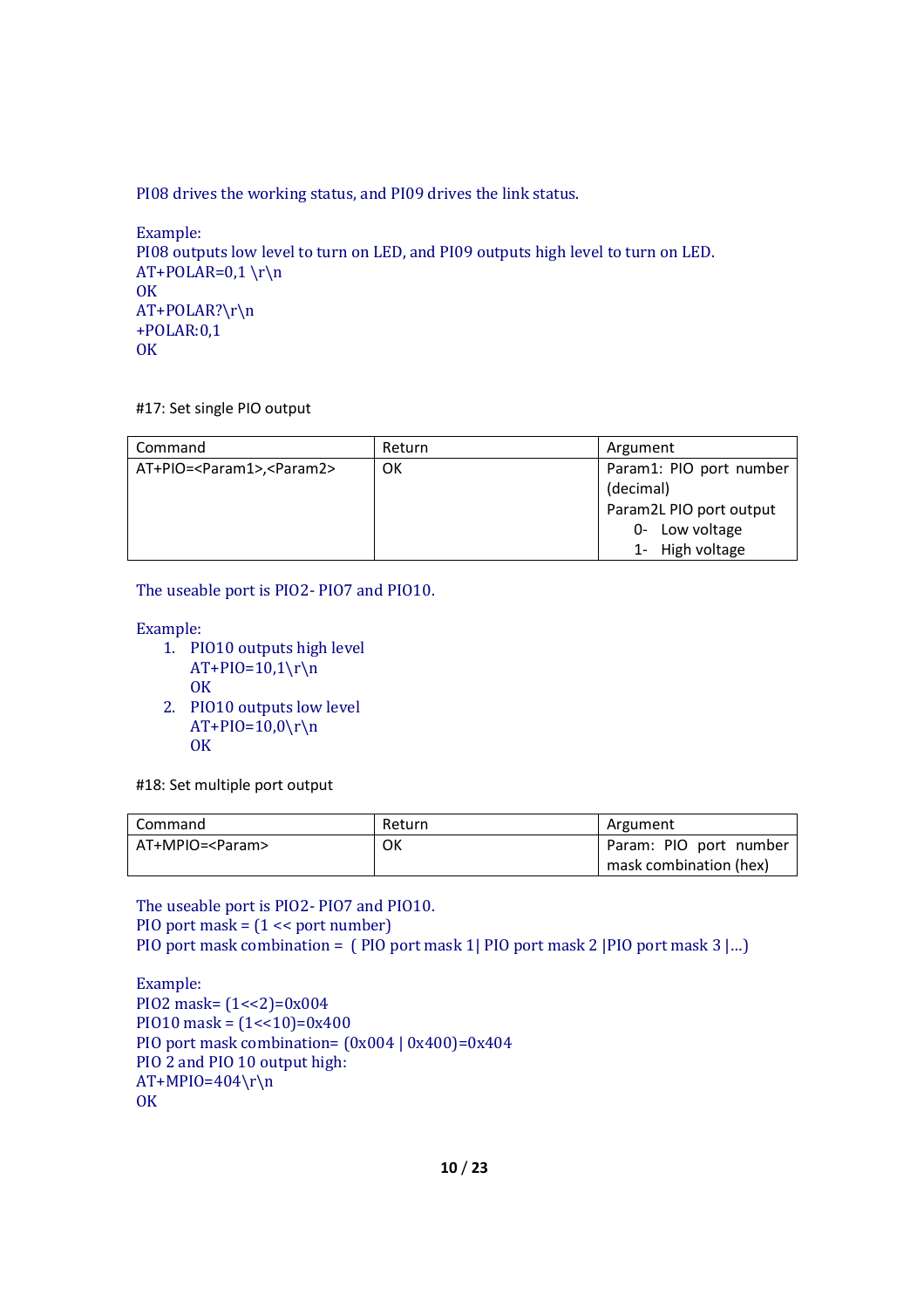# #19: Poll PIO port input

| Command  | Return          | Argument                  |
|----------|-----------------|---------------------------|
| AT+MPIO? | +MPIO: <param/> | Param- PIO port value (16 |
|          | OK              | bits)                     |
|          |                 | Param[0]=PIO0             |
|          |                 | Param[1]=PIO1             |
|          |                 | Paramp2]=PIO2             |
|          |                 | $\cdots$                  |
|          |                 | Param[10]=PIO10           |
|          |                 | Param[11]=PIO11           |

# #20:Set/Poll Inquiry parameters

| Command                                         | Return                                                                                   | Argument                      |
|-------------------------------------------------|------------------------------------------------------------------------------------------|-------------------------------|
| AT+IPSCAN= <param1>,<param2>,</param2></param1> | OK.                                                                                      | Param1: inquiry time interval |
| <param3>, <param4></param4></param3>            |                                                                                          | Param2: continous poll time   |
| AT+IPSCAN?                                      | +IPSCAN: <param1>,</param1>                                                              | Param3: call time interval    |
|                                                 | <param2>,<param3>,<p< td=""><td>Param4: call continuous time</td></p<></param3></param2> | Param4: call continuous time  |
|                                                 | aram4                                                                                    | All above are decimal numbers |
|                                                 |                                                                                          |                               |
|                                                 |                                                                                          | Default: 1024, 512, 1024, 512 |

# #21:Set/Poll SNIFF energy saving parameters

| Command                                            | Return                                           | Argument                               |
|----------------------------------------------------|--------------------------------------------------|----------------------------------------|
| AT+SNIFF= <param1>,<param2>,&lt;</param2></param1> | <b>OK</b>                                        | Param1: max time                       |
| Param3>, < Param4>                                 |                                                  | Param2: min time                       |
| AT+SNIFF?                                          | +SNIFF: <param1>,<param2>,&lt;</param2></param1> | Param3: try time                       |
|                                                    | Param3>, < Param4>                               | Param4: time out                       |
|                                                    |                                                  | All<br>decimal<br>above are<br>numbers |
|                                                    |                                                  | Default: 0,0,0,0                       |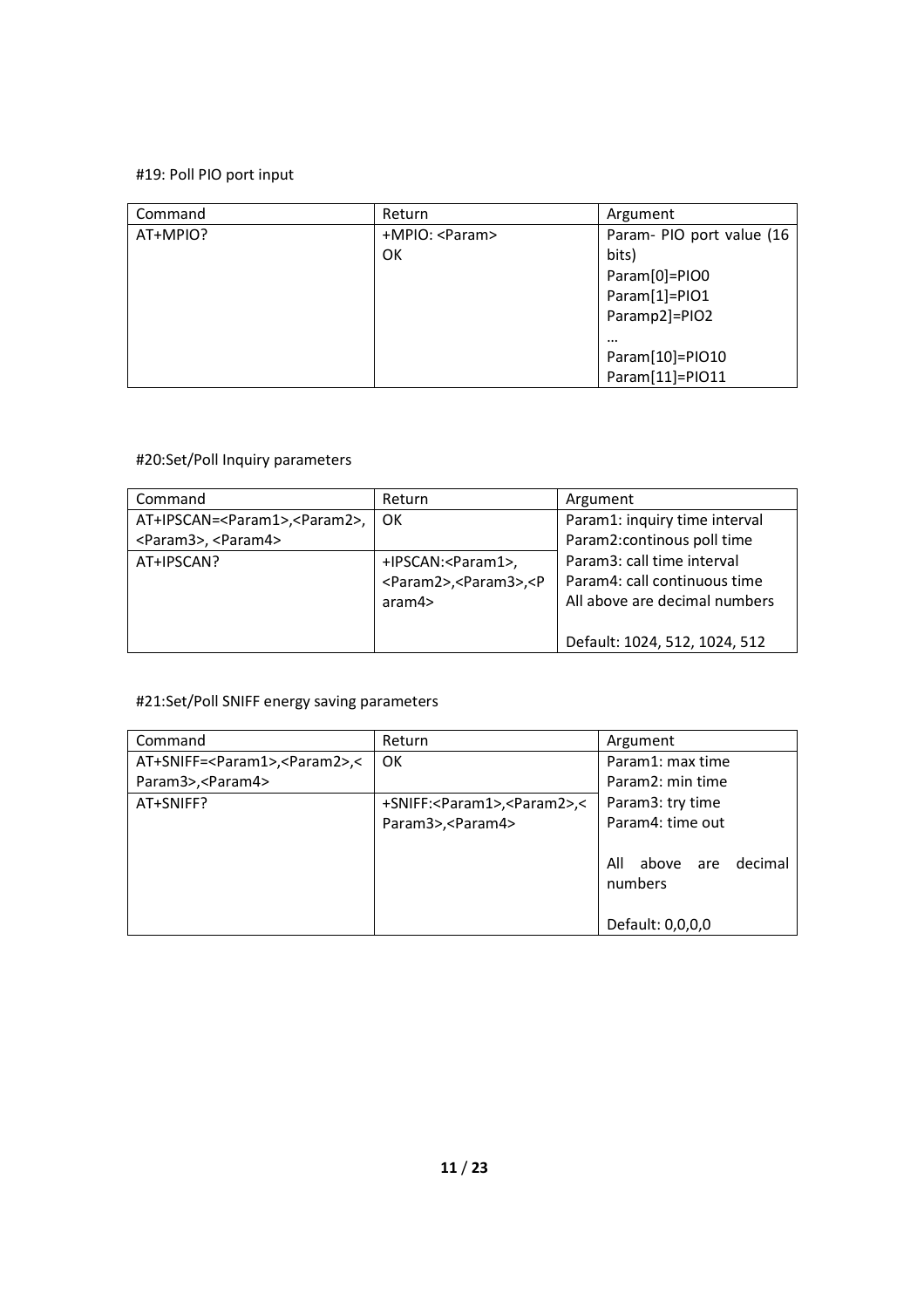# #22: Set/Poll Security and Encryption modes

| Command                                      | Return                                                                       | Argument                 |
|----------------------------------------------|------------------------------------------------------------------------------|--------------------------|
| AT+SENM= <param1>,<param2></param2></param1> | 1:OK                                                                         | Param1: Security mode    |
|                                              | 2:FAIL                                                                       | 0- Sec mode0 off         |
| AT+SENM?                                     | +SENM: <param1>,<par< td=""><td>1- Sec_mode1_non-secure</td></par<></param1> | 1- Sec_mode1_non-secure  |
|                                              | am2                                                                          | 2- Sec mode2 service     |
|                                              | OK.                                                                          | 3- Sec mode3 link        |
|                                              |                                                                              | 4- Sec_mod_unknown       |
|                                              |                                                                              | Param2:encryption mode   |
|                                              |                                                                              | 0- hci enc mode off      |
|                                              |                                                                              | 1- hci enc mode pt to pt |
|                                              |                                                                              | 2- hci enc mode pt to pt |
|                                              |                                                                              | and bcast                |
|                                              |                                                                              |                          |
|                                              |                                                                              | Default: 0,0             |

#### #23: Delete Authenticated Device from the authenticated device list

| Command            | Return | Argument                |
|--------------------|--------|-------------------------|
| AT+RMSAD= <param/> | ОΚ     | Param: Bluetooth device |
|                    |        | address                 |

Example: Delete device with address: 12:34:56:ab:cd:ef at+rmsad=1234:56:abcdef\r\n **OK** 

Or at+rmsad=1234:56:abcdef\r\n FAIL ==== there is no such device in the list

#24: Delete all Authenticated Devices from the authenticated device list

| Command  | Return | Argument |
|----------|--------|----------|
| AT+RMSAD | ОΚ     | None     |
|          |        |          |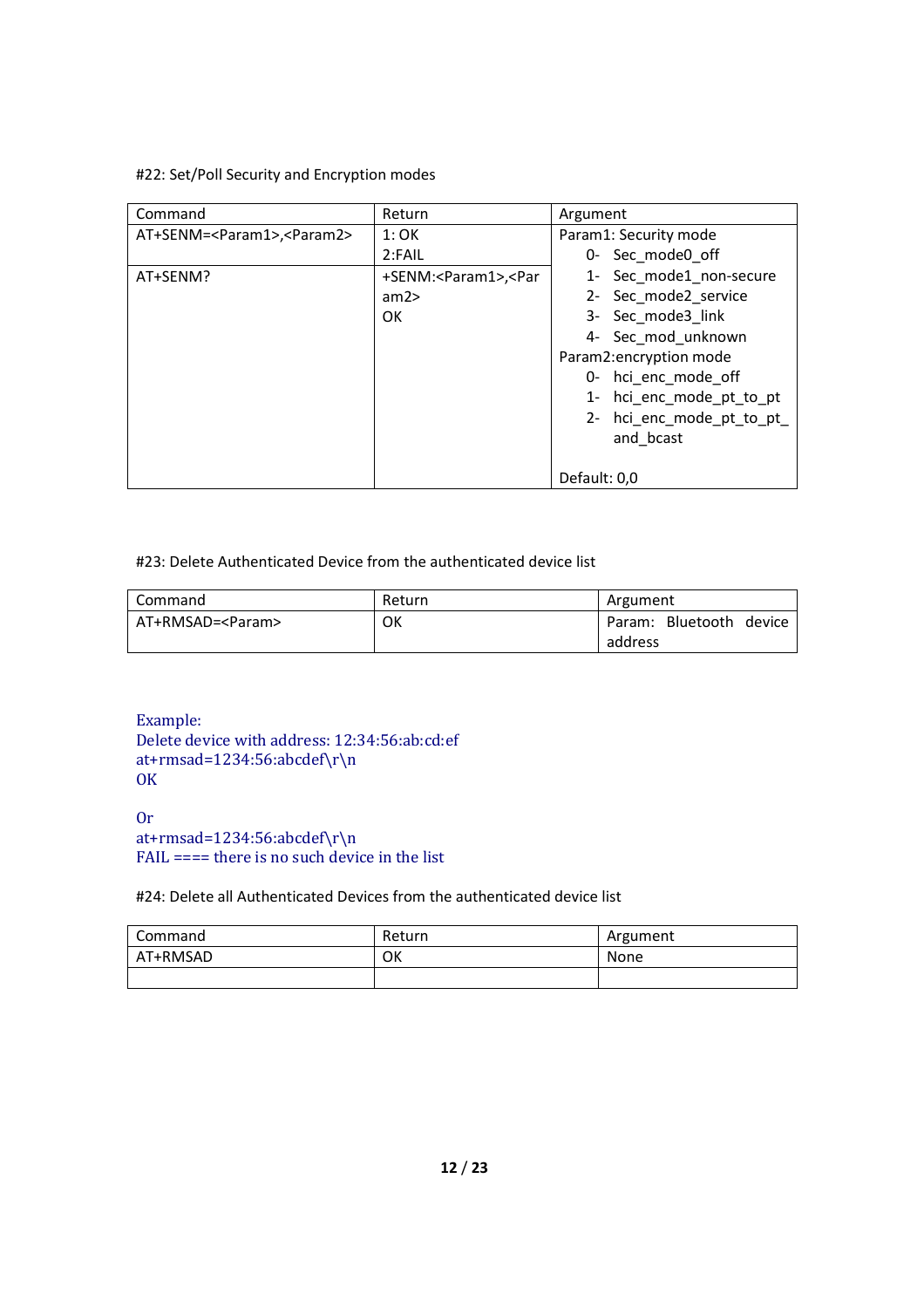### #25: Locate Authenticated Device from the authenticated device list

| Command           | Return          | Argument                |
|-------------------|-----------------|-------------------------|
| AT+FSAD= <param/> | OK - exists     | Param: Bluetooth device |
|                   | FAIL- no-exisit | address                 |

Example: Finddevice with address: 12:34:56:ab:cd:ef at+FSAD=1234:56:abcdef\r\n **OK** 

Or at+fsad=1234:56:abcdef\r\n  $FAIL == =$  there is no such device in the list

#26: Obtain the total Authenticated Device number in the authenticated device list

| l Command          | Return          | Argument                         |
|--------------------|-----------------|----------------------------------|
| AT+ADCN?= <param/> | +ADCN: <param/> | Param: total number of device in |
|                    | OK              | the authenticated device list    |

#### #27: Obtain the most recently used Authenticated Device

| Command  | Return          | Argument             |      |          |      |
|----------|-----------------|----------------------|------|----------|------|
| AT+MRAD? | +MRAD: <param/> | Param:               | most | recently | used |
|          |                 | authenticated device |      |          |      |

### #28: Obtain the working status of the Bluetooth device

| Command   | Return           | Argument              |
|-----------|------------------|-----------------------|
| AT+STATE? | +STATE: <param/> | Param: working status |
|           | <b>OK</b>        | "INITIALIZED"         |
|           |                  | "READY"               |
|           |                  | "PAIRABLE"            |
|           |                  | "PAIRD"               |
|           |                  | "INQUIRING"           |
|           |                  | "CONNECTING"          |
|           |                  | "CONNECTED"           |
|           |                  | "DISCONNECTED"        |
|           |                  | "NUKNOW"              |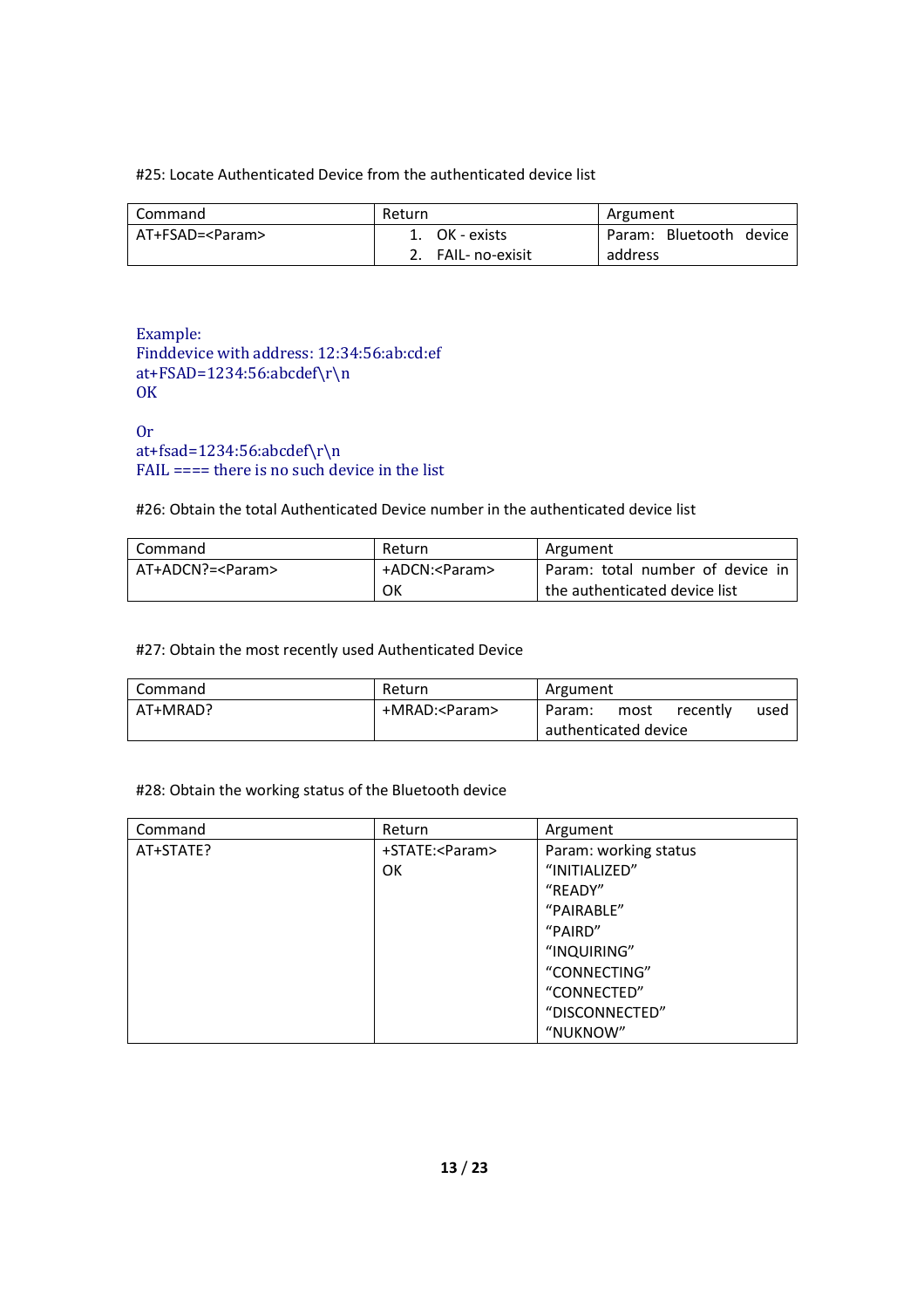#### #29: Initialise the spp profile lib

| Command | Return                     | Argument    |
|---------|----------------------------|-------------|
| AT+INIT | ΟК<br>ᆠ.                   | <b>NONE</b> |
|         | <b>FAIL</b><br><u>. . </u> |             |

#### #30: Inquire nearby devices

| Command | Return                                                | Argument             |
|---------|-------------------------------------------------------|----------------------|
| AT+INQ  | +INQ:                                                 | Param1: address      |
|         | <param1>,<param2>,<param3></param3></param2></param1> | Param2: device class |
|         | $\cdots$                                              | Param3: RSSI         |
|         | OK                                                    |                      |

### Example 1:

at+init\r\n —— Initialize SPP (can't repeatedly initialize) OK at+iac=9e8b33\r\n ——inquire general inquire access code OK at+class=0\r\n —— inquire all devices types OK at+inqm=1,9,48\r\n - Inquire mode: RSSI, max number 9, timeout 48 At+inq\r\n —— inquire +INQ:2:72:D2224,3E0104,FFBC +INQ:1234:56:0,1F1F,FFC1 +INQ:1234:56:0,1F1F,FFC0 +INQ:1234:56:0,1F1F,FFC1 +INQ:2:72:D2224,3E0104,FFAD +INQ:1234:56:0,1F1F,FFBE +INQ:1234:56:0,1F1F,FFC2 +INQ:1234:56:0,1F1F,FFBE +INQ:2:72:D2224,3E0104,FFBC **OK** 

#31: Cancel Inquire nearby devices

| Command | Return | Argument |
|---------|--------|----------|
| AT+INQC | ОK     | None     |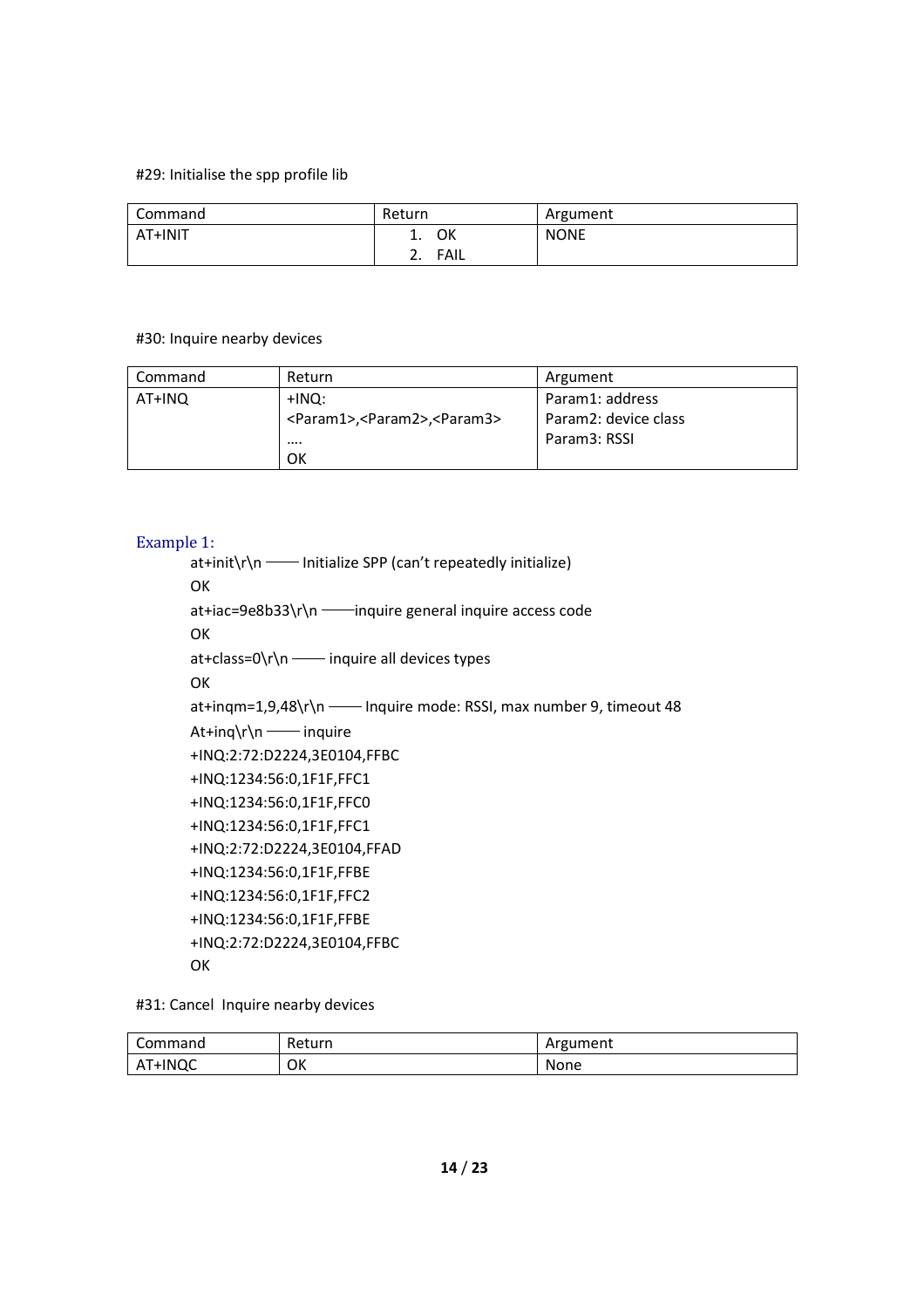#### #32: Device pairing

| l Command                                    | Return   | Argument                      |
|----------------------------------------------|----------|-------------------------------|
| AT+PAIR= <param1>,<param2></param2></param1> | ок<br>1. | Param1: remote device address |
|                                              | FAIL     | Param2:timeout                |

Example:

Pair with remote device: 12:34:56:ab:cd:ef, timeout 20 s. At+pair=1234,56,abcdef, 20\r\n **OK** 

#33: Device Connection

| Command           | Return |      | Argument                     |
|-------------------|--------|------|------------------------------|
| AT+LINK= <param/> |        | ок   | Param: remote device address |
|                   |        | FAIL |                              |

Example:

Link to remote device: 12:34:56:ab:cd:ef

At+fsad=1234,56,abcdef\r\n -- check if remote device is in the authenticated device list or not

**OK** 

At+link==1234,56,abcdef $\r \nightharpoonup$  -- it is in the list, doesn't need to be inquired and can be directly linked

**OK** 

#34: Device Disconnection

| Command | Return             | Argument |
|---------|--------------------|----------|
| AT+DISC | 1. +DISC: SUCCESS  | None     |
|         | 2. +DISC:LINK LOSS |          |
|         | 3. +DISC:NO SLC    |          |
|         | 4. +DISC:TIMEOUT   |          |
|         | 5. +DICS:ERROR     |          |

#35: Enter into energy saving mode

| Command              | Return | Argument                        |
|----------------------|--------|---------------------------------|
| AT+ENSNIFF= <param/> | OK     | Param: Bluetooth device address |

#### #36: Exit energy saving mode

| Command              | Return | Argument                        |
|----------------------|--------|---------------------------------|
| AT+EXSNIFF= <param/> | OK     | Param: Bluetooth device address |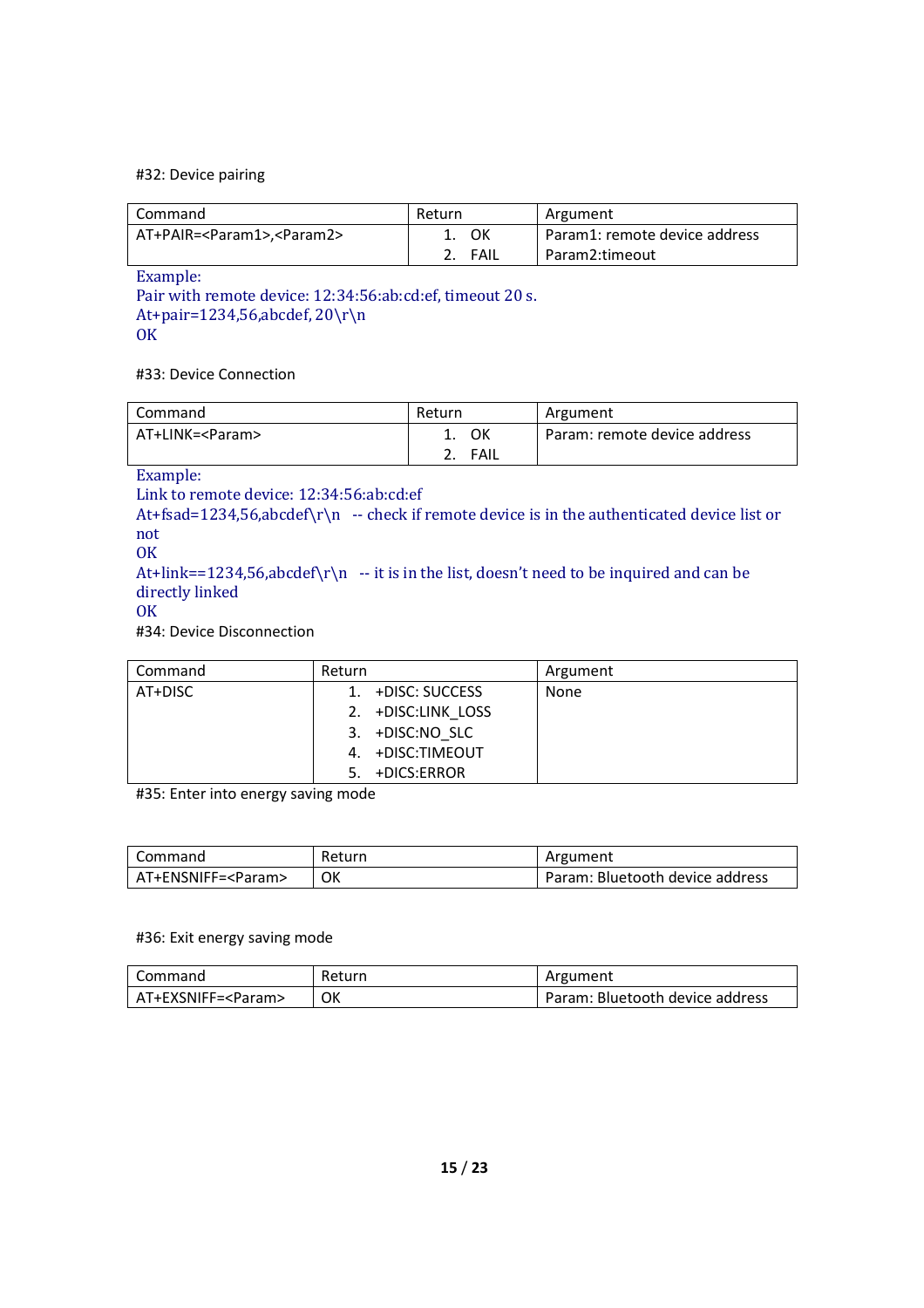# Appendix 1: AT command error

| Error_code (hex) | Explanation                                |
|------------------|--------------------------------------------|
| 0                | AT command error                           |
| 1                | The result is default value                |
| $\overline{2}$   | PSKEY write error                          |
| 3                | Device name is too long (more than 32      |
|                  | bytes)                                     |
| 4                | Device name is 0 byte                      |
| 5                | Bluetooth address: NAP is too long         |
| 6                | Bluetooth address: UAP is too long         |
| 7                | Bluetooth address: LAP is too long         |
| 8                | PIO port mask length is 0                  |
| 9                | Invalid PIO port                           |
| A                | Device class is 0 byte                     |
| B                | Device class is too long                   |
| C                | Inquire Access Code length is 0            |
| D                | Inquire Access Code is too long            |
| E                | Invalid Inquire Access Code                |
| F                | Pairing password is 0                      |
| 10               | Pairing password is too long (more than 16 |
|                  | bytes)                                     |
| 11               | Role of module is invalid                  |
| 12               | Baud rate is invalid                       |
| 13               | Stop bit is invalid                        |
| 14               | Parity bit is invalid                      |
| 15               | No device in the pairing list              |
| 16               | SPP is not initialized                     |
| 17               | SPP is repeatedly initialized              |
| 18               | Invalid inquiry mode                       |
| 19               | Inquiry timeout                            |
| 1A               | Address is 0                               |
| 1B               | Invalid security mode                      |
| 1C               | Invalid encryption mode                    |

ERROR code decoder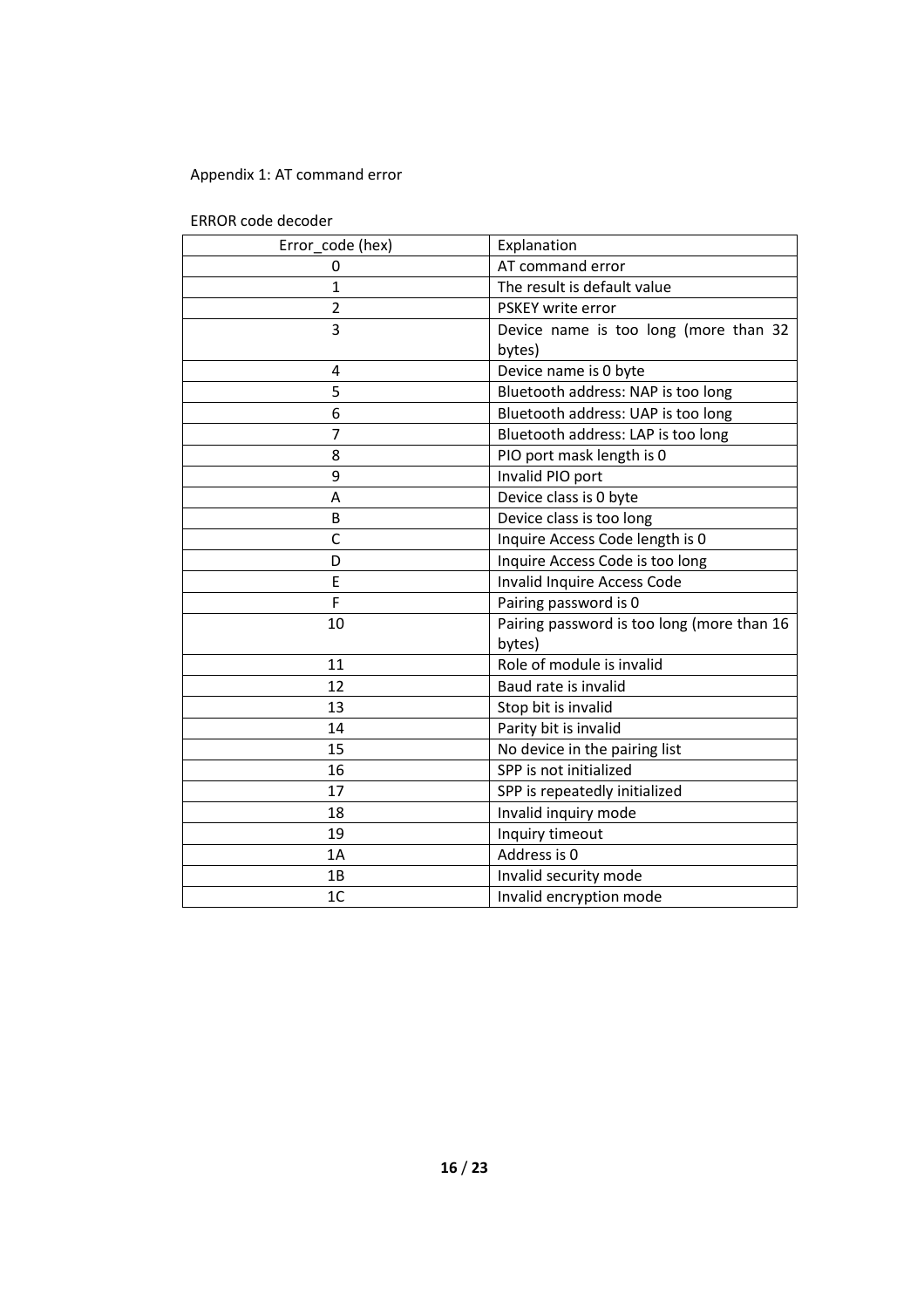Appendix 2: Device Class

The Class of Device/Service(CoD)is a 32 bits number that is made of 3 fields. One field specifies the service supported by the device. Another field specifies the major device class, which broadly corresponds to the type of the device. The third field specifies the minor device class, which describes the device type in more detail.

The Class of Device/Service (CoD) field has a variable format. The format is indicated using the 'Format Type field' within the CoD. The length of the Format Type field is variable and ends with two bits different from '11'. The version field starts at the least significant bit of the CoD and may extend upwards. In the 'format #1' of the CoD (Format Type field = 00), 11 bits are assigned as a bit-mask (multiple bits can be set) each bit corresponding to a high level generic category of service class. Currently 7 categories are defined. These are primarily of a 'public service' nature. The remaining 11 bits are used to indicate device type category and other device-specific characteristics.Any reserved but otherwise unassigned bits, such as in the Major Service Class field, should be set to 0.



Figure 1.2: The Class of Device/Service field (first format type). Please note the order in which the octets are sent on the air and stored in memory. Bit number 0 is sent first on the air.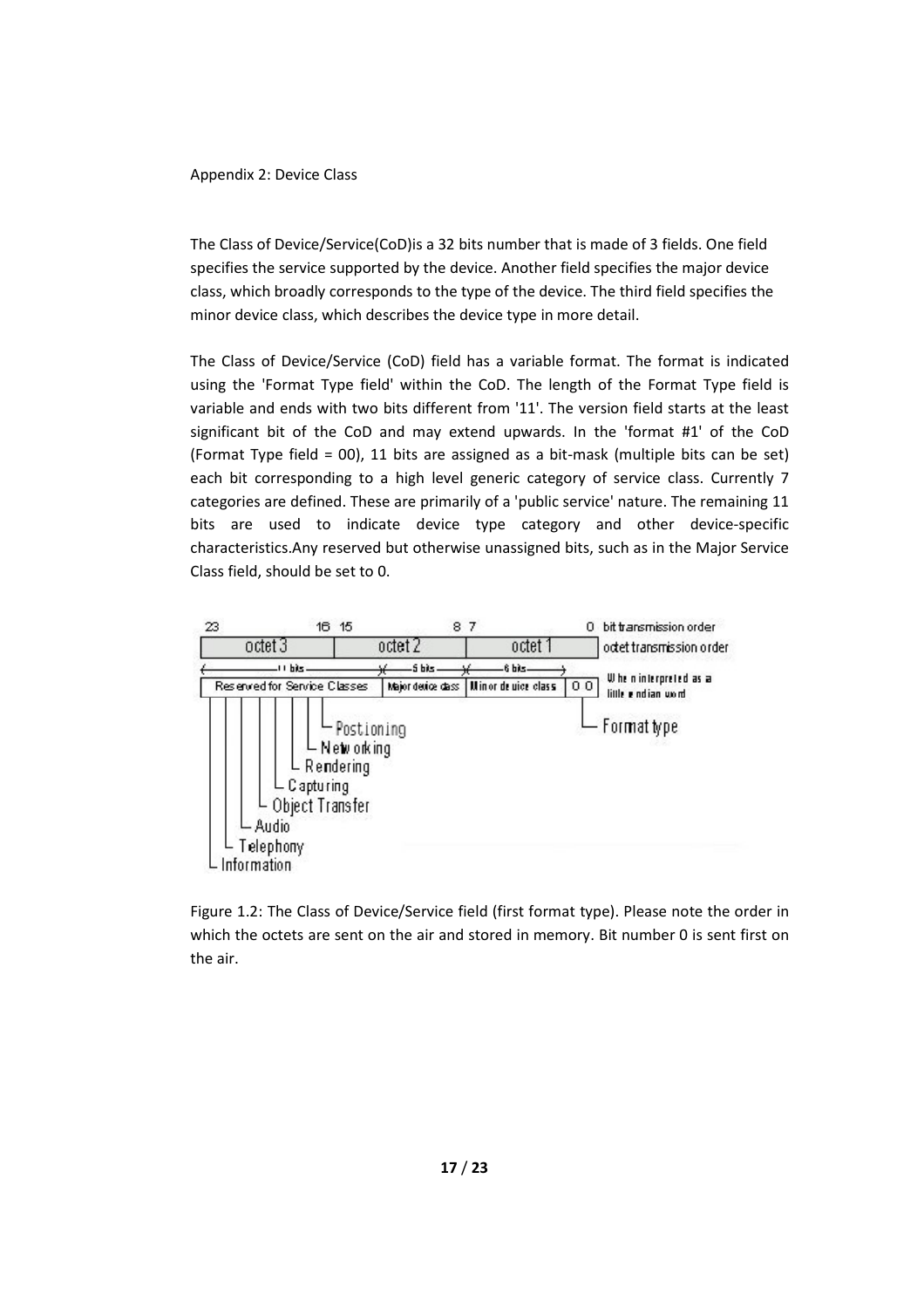1. MAJOR SERVICE CLASSES

| Bit no | <b>Major Service Class</b>            |
|--------|---------------------------------------|
| 13     | Limited Discoverable Mode [Ref #1]    |
| 14     | (reserved)                            |
| 15     | (reserved)                            |
| 16     | Positioning (Location identification) |
| 17     | Networking (LAN, Ad hoc, )            |
| 18     | Rendering (Printing, Speaker, )       |
| 19     | Capturing (Scanner, Microphone, )     |
| 20     | Object Transfer (v-Inbox, v-Folder, ) |
| 21     | Audio (Speaker, Microphone, Headset   |
|        | service,                              |
| 22     | Telephony (Cordless telephony, Modem, |
|        | Headset service, )                    |
| 23     | <b>Information (WEB-server, WAP-</b>  |
|        | server,                               |

TABLE 1.2: MAJOR SERVICE CLASSES

[Ref #1 As defined in See Generic Access Profile, Bluetooth SIG]

# 2. MAJOR DEVICE CLASSES

The Major Class segment is the highest level of granularity for defining a Bluetooth Device. The main function of a device is used to determine the major class grouping. There are 32 different possible major classes. The assignment of this Major Class field is defined in Table 1.3.

| 12       |          | 10 | Ÿ | 8        | <b>Major Device Class</b>                             |
|----------|----------|----|---|----------|-------------------------------------------------------|
| $\bf{0}$ | $\Omega$ |    | 0 | $\theta$ | Miscellaneous [Ref #2]                                |
| $\Omega$ | 0        |    | 0 |          | Computer (desktop, notebook, PDA, organizers, )       |
| $\bf{0}$ | 0        |    |   | 0        | Phone (cellular, cordless, payphone, modem, )         |
| $\theta$ | $\theta$ | 0  |   |          | LAN /Network Access point                             |
| $\Omega$ | $\Omega$ |    | 0 | $\theta$ | Audio/Video (headset, speaker, stereo, video display, |
|          |          |    |   |          | vcr                                                   |
| $\Omega$ | 0        |    | 0 |          | Peripheral (mouse, joystick, keyboards, )             |
| 0        | $\Omega$ |    |   | 0        | Imaging (printing, scanner, camera, display, )        |
|          |          |    |   |          | Uncategorized, specific device code not specified     |
| X        | X        | X  | X | X        | All other values reserved                             |

TABLE 1.3: MAJOR DEVICE CLASSES

[Ref #2: Used where a more specific Major Device Class code is not suited (but only as specified in this document). Devices that do not have a major class code assigned can use the all-1 code until 'classified']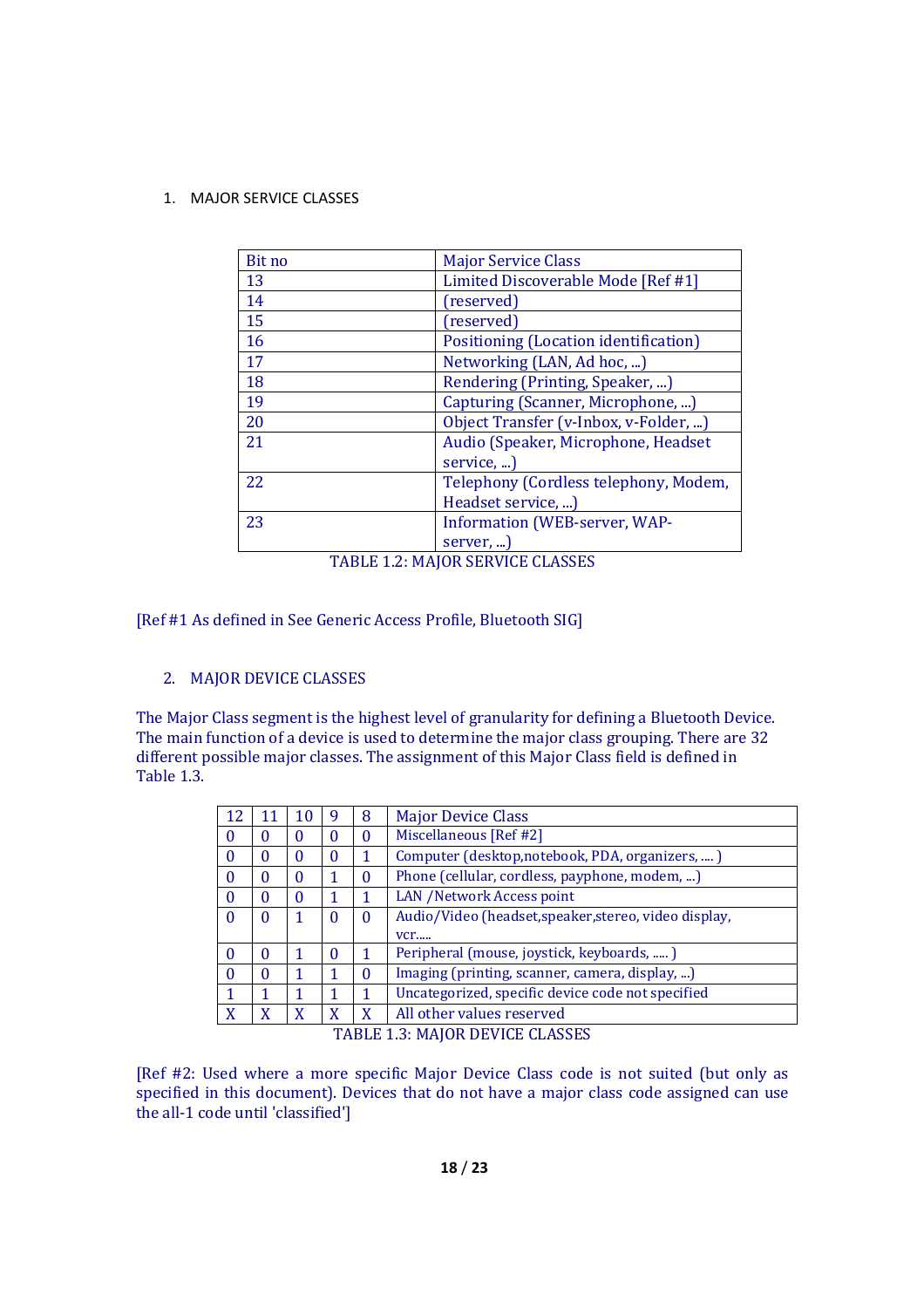## 3. THE MINOR DEVICE CLASS FIELD

The 'Minor Device Class field' (bits 7 to 2 in the CoD), are to be interpreted only in the context of the Major Device Class (but independent of the Service Class field). Thus the meaning of the bits may change, depending on the value of the 'Major Device Class field'. When the Minor Device Class field indicates a device class, then the primary device class should be reported, e.g. a cellular phone that can also work as a cordless handset should use 'Cellular' in the minor device class field.

## 4. MINOR DEVICE CLASS FIELD - COMPUTER MAJOR CLASS

|   | h | 4 | 3 | 2 | Minor Device Class bit no of CoD            |
|---|---|---|---|---|---------------------------------------------|
|   |   | O | O | 0 | Uncategorized, code for device not assigned |
|   |   |   | O |   | Desktop workstation                         |
|   |   | O |   |   | Server-class computer                       |
|   |   | O |   |   | Laptop                                      |
|   |   |   | 0 | 0 | Handheld PC/PDA (clam shell)                |
|   |   |   | 0 |   | Palm sized PC/PDA                           |
|   |   |   |   |   | Wearable computer (Watch sized)             |
| v |   |   |   |   | All other values reserved                   |

#### TABLE 1.4: SUB DEVICE CLASS FIELD FOR THE 'COMPUTER' MAJOR CLASS

#### 5. MINOR DEVICE CLASS FIELD - PHONE MAJOR CLASS

|   | h |   | 4 | 3            | 2        | Minor Device Class bit no of CoD            |
|---|---|---|---|--------------|----------|---------------------------------------------|
|   |   |   | U | O            | $\bf{0}$ | Uncategorized, code for device not assigned |
|   |   |   | O | O            |          | Cellular                                    |
|   |   |   | 0 |              | O        | Cordless                                    |
|   |   |   | O | 1            |          | Smart phone                                 |
|   |   | 0 |   | $\mathbf{0}$ | $\theta$ | Wired modem or voice gateway                |
|   |   |   |   |              |          | <b>Common ISDN Access</b>                   |
|   |   |   |   |              | 0        | Sim Card Reader                             |
| v |   |   |   |              | X        | All other values reserved                   |

# 6. MINOR DEVICE CLASS FIELD - LAN/NETWORK ACCESS POINT MAJOR CLASS

|  | 5            | Minor Device Class bit no of CoD |
|--|--------------|----------------------------------|
|  | 0            | <b>Fully available</b>           |
|  |              | $1 - 17\%$ utilized              |
|  | $_{0}$       | 17 - 33% utilized                |
|  | $\mathbf{1}$ | 33 - 50% utilized                |
|  | 0            | 50 - 67% utilized                |
|  |              | 67 - 83% utilized                |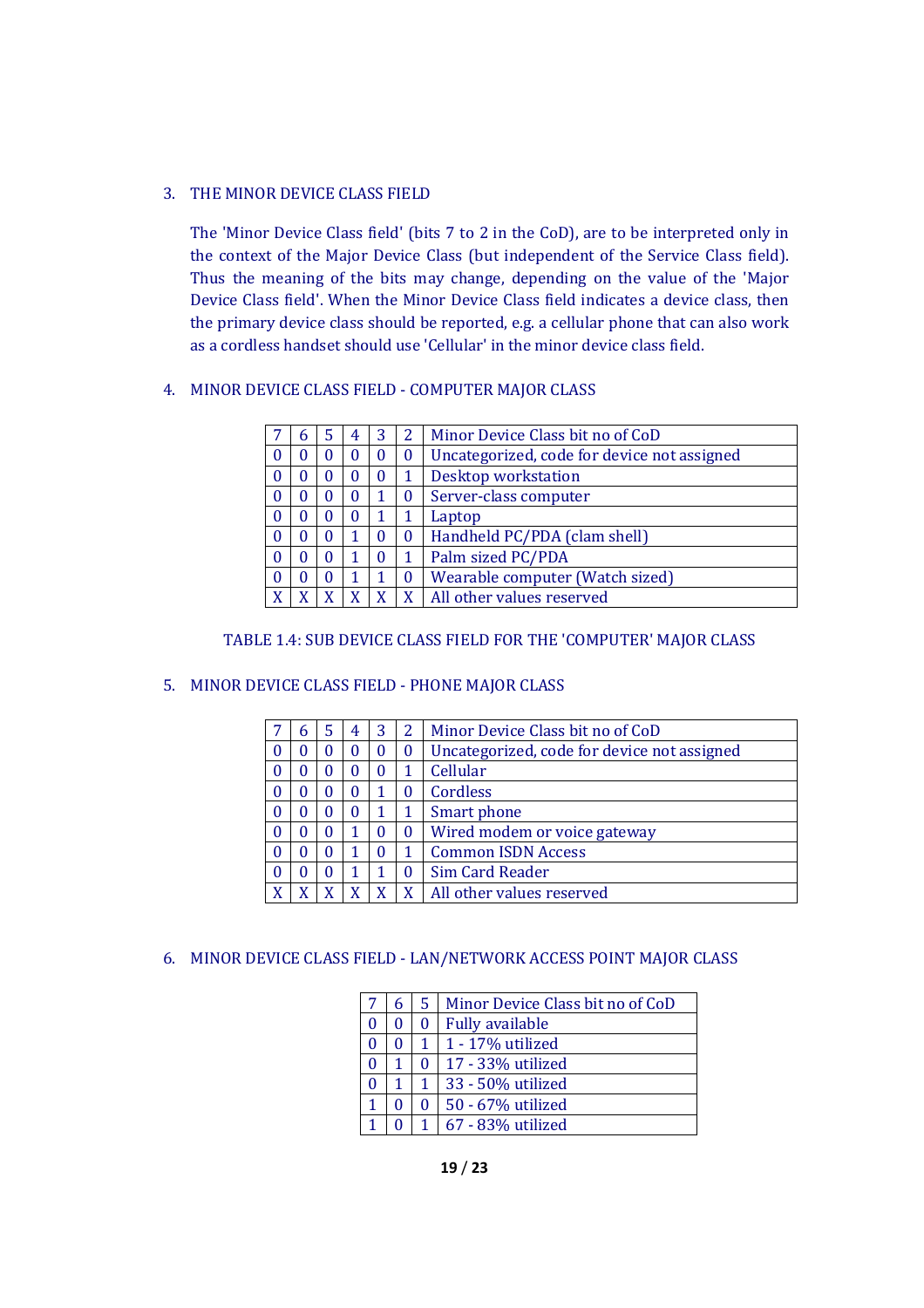|  | $1 \mid 1 \mid 0 \mid 83 - 99\%$ utilized         |
|--|---------------------------------------------------|
|  | 1   1   No service available [REF #3]             |
|  | $\vert X \vert X \vert$ All other values reserved |

#### TABLE 1.6: THE LAN/NETWORK ACCESS POINT LOAD FACTOR FIELD

[Ref #3: "Device is fully utilized and cannot accept additional connections at this time, please retry later"]

The exact loading formula is not standardized. It is up to each LAN/Network Access Point implementation to determine what internal conditions to report as a utilization percentage. The only requirement is that the number reflects an everincreasing utilization of communication resources within the box. As a recommendation, a client that locates multiple LAN/Network Access Points should attempt to connect to the one reporting the lowest load.

|  | Minor Device Class bit no of CoD                 |
|--|--------------------------------------------------|
|  | Uncategorized (use this value if no other apply) |
|  | All other values reserved                        |

#### TABLE 1.7: RESERVED SUB-FIELD FOR THE LAN/NETWORK ACCESS POINT

#### 7. MINOR DEVICE CLASS FIELD - AUDIO/VIDEO MAJOR CLASS

| 7            | 6              | 5            | 4        | 3            | $\overline{2}$ | Minor Device Class bit no of CoD            |
|--------------|----------------|--------------|----------|--------------|----------------|---------------------------------------------|
| $\theta$     | 0              | $\Omega$     | $\theta$ | $\theta$     | $\bf{0}$       | Uncategorized, code for device not assigned |
| 0            | $\overline{0}$ | $\Omega$     | $\theta$ | $\theta$     | $\mathbf 1$    | Device conforms to the Headset profile      |
| 0            | $\mathbf{0}$   | $\mathbf{0}$ | $\theta$ | 1            | $\theta$       | Hands-free                                  |
| 0            | $\mathbf{0}$   | $\theta$     | $\theta$ | 1            | 1              | (Reserved)                                  |
| 0            | $\bf{0}$       | $\theta$     | 1        | 0            | $\bf{0}$       | Microphone                                  |
| $\theta$     | $\Omega$       | $\Omega$     | 1        | $\theta$     | $\mathbf{1}$   | Loudspeaker                                 |
| $\theta$     | $\theta$       | $\Omega$     | 1        | 1            | $\bf{0}$       | Headphones                                  |
| $\theta$     | 0              | $\theta$     | 1        | 1            | 1              | <b>Portable Audio</b>                       |
| $\theta$     | $\Omega$       | 1            | $\theta$ | $\theta$     | $\theta$       | Car audio                                   |
| $\theta$     | $\Omega$       | 1            | $\Omega$ | $\mathbf{0}$ | $\mathbf 1$    | Set-top box                                 |
| $\theta$     | $\bf{0}$       | 1            | $\Omega$ | 1            | $\theta$       | <b>HiFi Audio Device</b>                    |
| 0            | $\Omega$       | 1            | $\Omega$ | 1            | 1              | <b>VCR</b>                                  |
| $\mathbf{0}$ | $\Omega$       | 1            | 1        | 0            | $\bf{0}$       | Video Camera                                |
| 0            | $\Omega$       | 1            | 1        | 0            | 1              | Camcorder                                   |
| $\theta$     | $\overline{0}$ | 1            | 1        | 1            | $\theta$       | <b>Video Monitor</b>                        |
| $\theta$     | $\Omega$       | 1            | 1        | 1            | $\mathbf 1$    | <b>Video Display and Loudspeaker</b>        |
| 0            | 1              | $\Omega$     | $\Omega$ | $\theta$     | $\bf{0}$       | <b>Video Conferencing</b>                   |
| 0            | 1              | 0            | 0        | 0            | 1              | (Reserved)                                  |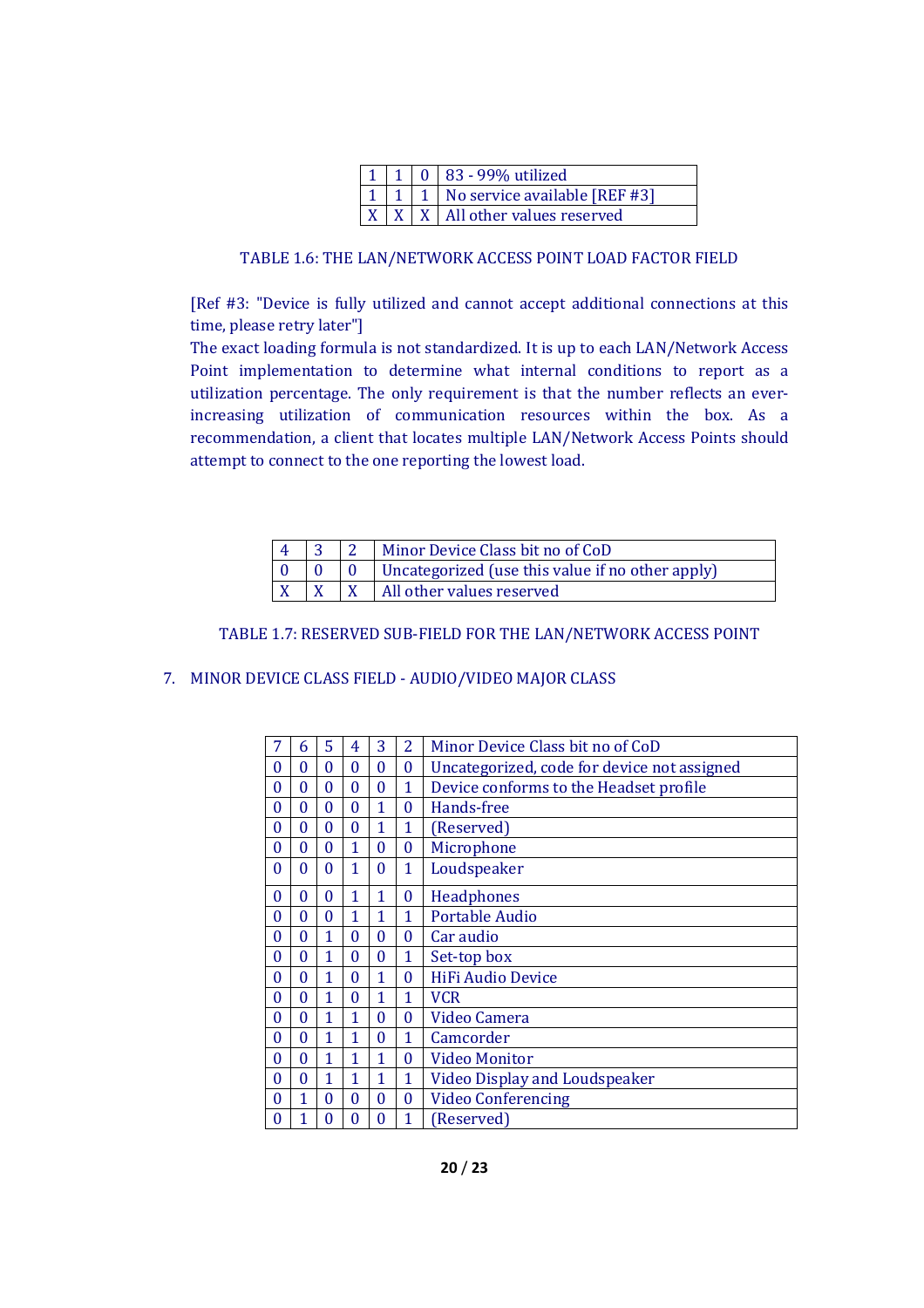|  |  |  | $0 \mid 1 \mid 0 \mid 0 \mid 1 \mid 0$ Gaming/Toy [Ref #4]       |
|--|--|--|------------------------------------------------------------------|
|  |  |  | $X \mid X \mid X \mid X \mid X \mid X$ All other values reserved |

[Ref #4: Only to be used with a Gaming/Toy device that makes audio/video capabilities available via Bluetooth]

TABLE 1.8: SUB DEVICE CLASSES FOR THE 'AUDIO/VIDEO' MAJOR CLASS

8. MINOR DEVICE CLASS FIELD - PERIPHERAL MAJOR CLASS

|  | Minor Device Class bit no of CoD |
|--|----------------------------------|
|  | Keyboard                         |
|  | Pointing device                  |
|  | Combo keyboard/pointing device   |
|  | All other values reserved        |

# TABLE 1.9: THE PERIPHERAL MAJOR CLASS KEYBOARD/POINTING DEVICE FIELD

Bits 6 and 7 independently specify mouse, keyboard or combo mouse/keyboard devices. These may be combined with the lower bits in a multifunctional device.

|   | 4 | 3 | Minor Device Class bit no of CoD |
|---|---|---|----------------------------------|
|   | U | O | Uncategorized device             |
|   | 0 | 0 | Joystick                         |
|   | D |   | Gamepad                          |
|   | 0 |   | Remote control                   |
|   |   |   | Sensing device                   |
| 0 |   |   | Digitizer tablet                 |
|   |   |   | All other values reserved        |

TABLE 1.10: RESERVED SUB-FIELD FOR THE DEVICE TYPE

9. MINOR DEVICE CLASS FIELD - IMAGING MAJOR CLASS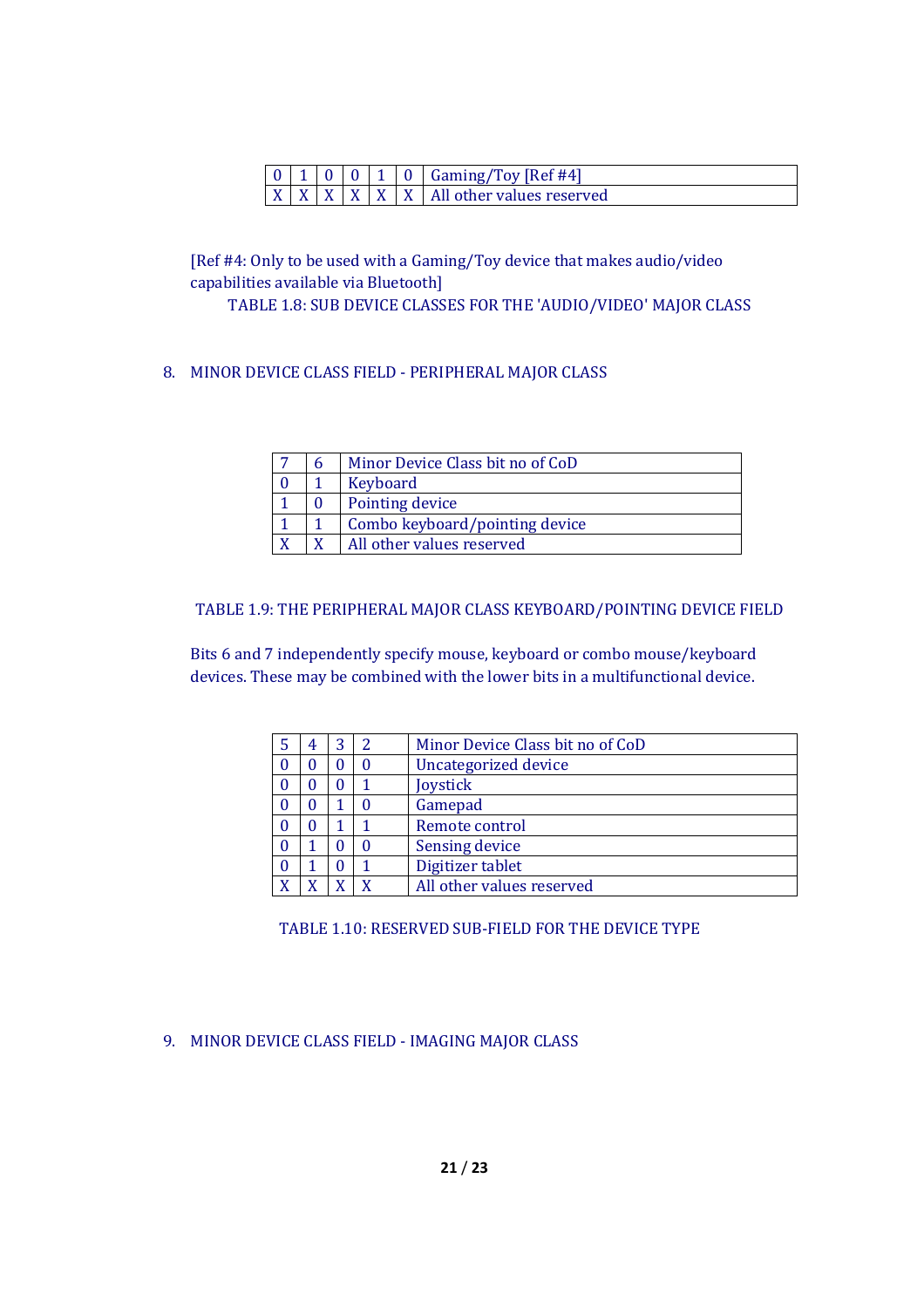|           |  | Minor Device Class bit no of CoD |
|-----------|--|----------------------------------|
| $\Lambda$ |  | <b>Display</b>                   |
| $\Lambda$ |  | Camera                           |
| $\Lambda$ |  | Scanner                          |
|           |  | Printer                          |
| τz        |  | All other values reserved        |

# TABLE 1.11: THE IMAGING MAJOR CLASS BITS 4 TO 7

Bits 4 to 7 independantly specify display, camera, scanner or printer. These may be combined in a multifunctional device.

|  | 3   2   Minor Device Class bit no of CoD |  |  |  |
|--|------------------------------------------|--|--|--|
|  | $0 \mid 0$ Uncategorized, default        |  |  |  |
|  | $X \mid X$ All other values reserved     |  |  |  |

# TABLE 1.12: THE IMAGING MAJOR CLASS BITS 2 AND 3

Bits 2 and 3 are reserved